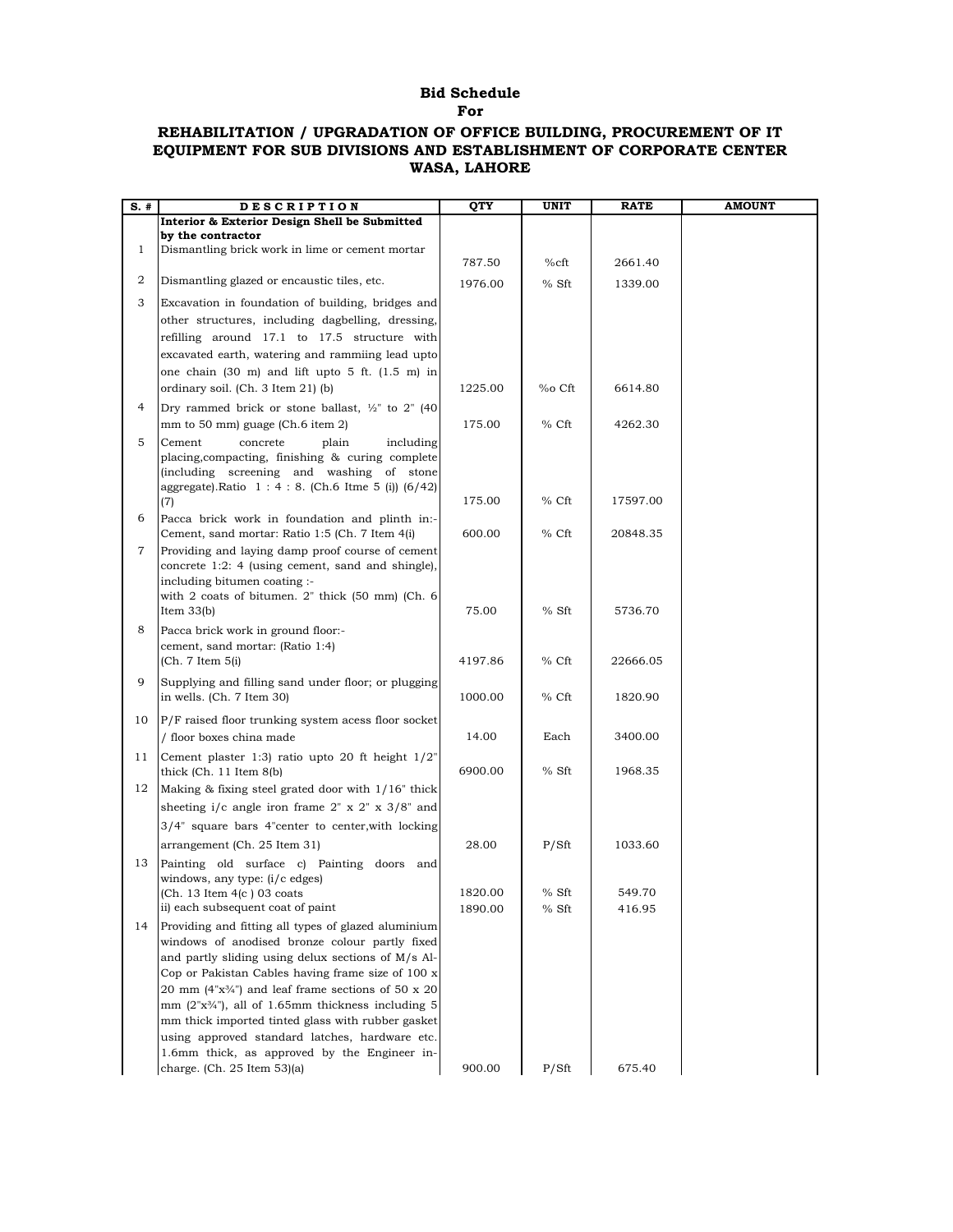| S. #     | <b>DESCRIPTION</b>                                                                                                                                                                                                            | QTY          | UNIT         | <b>RATE</b>      | <b>AMOUNT</b> |
|----------|-------------------------------------------------------------------------------------------------------------------------------------------------------------------------------------------------------------------------------|--------------|--------------|------------------|---------------|
| 15       | Providing and fixing M.S. flat $\frac{1}{2}$ "x1/8" (13mm x<br>3mm) grill including $\frac{3}{4}$ " x 1/8" (20 mmx3 mm)<br>M.S. flat frame, in windows of approved design,<br>including painting three coats, complete in all |              |              |                  |               |
|          | respects. (Ch. 12, Item 54)                                                                                                                                                                                                   | 550.00       | P/Sft        | 219.40           |               |
| 16       | Cast iron rain water downpipe fixed in position,<br>excluding heads and shoes, but including painting<br>and clamps, etc:-<br>4" dia (100 mm) cast iron down pipe.<br>(Ch. 9, Item 20(a))                                     | 150.00       | P/Rft        | 218.95           |               |
| 17       | Rain water down pipe cast iron head fixed in place,<br>including cost of clamp holdfast and painting. (Ch.<br>9, Item 21)                                                                                                     | 6.00         | Each         | 540.05           |               |
| 18<br>19 | Shoes, bends or offsets for cast iron rain water<br>down pipe, including fixing and painting. (Ch. 9,<br>Item $22$ )<br>Scraping:-                                                                                            | 6.00         | Each         | 326.00           |               |
|          | b) Ordinary distemper or paint of wall. $(4/49)$ (b)                                                                                                                                                                          | 4400.00      | %Sft         | 469.65           |               |
| 20       | Removing cement or lime plaster. (4/48)                                                                                                                                                                                       | 4400.00      | %Sft         | 260.90           |               |
| 21       | Dismantling cement concrete 1:2:4 plain (Ch. 4<br>Item 19c)                                                                                                                                                                   | 220.00       | %cft         | 6888.30          |               |
| 22       | Providing and fitting, "P" trap:-                                                                                                                                                                                             |              |              |                  |               |
| 23       | ii) 10 cm $(4")$ glazed $(19/34)$ (ii)<br>Providing and fitting, flusing bend of PVC.                                                                                                                                         | 5.00         | Each         | 143.25           |               |
| 24       | ii) 4 cm $(1\frac{1}{2})$ (19/4) (ii)<br>Providing and fitting white glazed earthen ware                                                                                                                                      | 6.00         | Each         | 52.20            |               |
| 25       | water closet, squartter type, with separate foot rest.<br>(19/4)<br>Cement<br>plain<br>including                                                                                                                              | 3.00         | Each         | 2072.60          |               |
|          | concrete<br>placing, compacting, finishing & curing complete<br>(i/cscreening)<br>and<br>washing<br>of<br>stone<br>aggregate). Ratio $1:2:4$ . $(6/7)$                                                                        | 350.00       | %Cft         | 22550.60         |               |
| 26       | Prepairing surface and painting with emulsion<br>paint with 03 Coats. (13/31) (a)                                                                                                                                             | 7733.33      | %Sft         | 1173.70          |               |
| 27       | Providing and applying weather shield paint of<br>approved quality on external surface of building<br>including preparation of surface, application of<br>primer two coat complete complete in all respect.<br>(13/32)(a)     | 7000.00      | %Sft         | 2200.50          |               |
| 28       | Providing and fitting glazed earthen ware water<br>closet European type, excluding seat and cover:-<br>i) White $(19/1)$ (i)                                                                                                  | 5.00         | Each         | 2191.50          |               |
| 29       | Providing and fixing double seat and cover only.                                                                                                                                                                              |              |              |                  |               |
|          | ii) plastic $(19/2)$ (ii)                                                                                                                                                                                                     | 5.00         | Each         | 232.65           |               |
| 30       | P/F plastic made lowdown flushing cistern (3)<br>gallons) capacity i/c bracket set copper connection<br>compelete.<br>i) White $(19/12)$ (i)                                                                                  | 5.00         | Each         | 1208.80          |               |
| 31       | Providing and fitting glazed earthen ware wash<br>hand basin $56x40$ cm $(22"x16")$ including bracket                                                                                                                         |              |              |                  |               |
|          | set, wate pipe and waste cupling, etc.<br>i) White with pedestal (19/6) (i)                                                                                                                                                   | 5.00         | Each         | 2524.45          |               |
| 32       | Providing and fixing looking glass 55x40 cm                                                                                                                                                                                   |              |              |                  |               |
| 33       | $(22"x16")$ size and 5 mm thick first quality. $(19/19)$<br>Providing and fitting                                                                                                                                             | 5.00         | Each         | 387.80           |               |
|          | i) plastic soap dish $(16/22)$ (ii)                                                                                                                                                                                           | 5.00<br>5.00 | Each         | 162.15           |               |
|          | ii) plastic towell rail $(16/22)$ (iii)<br>iii) Plastick shelf 60 x 13 cm into $(24" \times 5")$                                                                                                                              | 5.00         | Each<br>Each | 252.20<br>433.55 |               |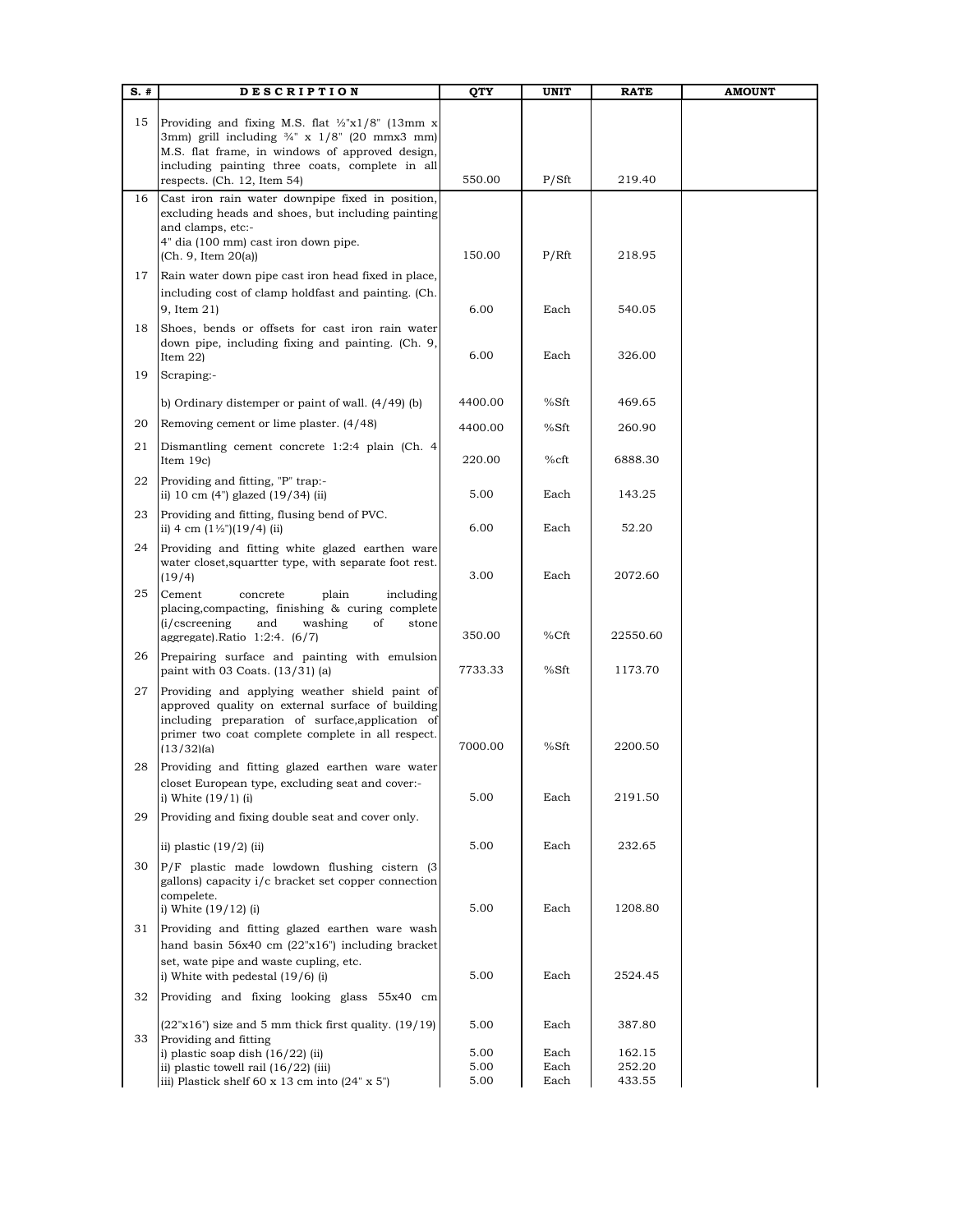| S. # | <b>DESCRIPTION</b>                                                                                                                                                                                                                                                                                                                                                                                                                                                                                                                                                                                                             | QTY     | <b>UNIT</b> | <b>RATE</b> | <b>AMOUNT</b> |
|------|--------------------------------------------------------------------------------------------------------------------------------------------------------------------------------------------------------------------------------------------------------------------------------------------------------------------------------------------------------------------------------------------------------------------------------------------------------------------------------------------------------------------------------------------------------------------------------------------------------------------------------|---------|-------------|-------------|---------------|
| 34   | Providing and fitting, chromium plated or brass                                                                                                                                                                                                                                                                                                                                                                                                                                                                                                                                                                                |         |             |             |               |
|      | oxidised, swan neck cock $15 \text{mm}$ ( $\frac{1}{2}$ ") dia.                                                                                                                                                                                                                                                                                                                                                                                                                                                                                                                                                                |         |             |             |               |
|      | i) Single way $(19/31)$ (i)                                                                                                                                                                                                                                                                                                                                                                                                                                                                                                                                                                                                    | 7.00    | Each        | 377.70      |               |
| 35   | Providing and fixing chromium plated bib cock:-<br>i) 1.5 cm $\frac{1}{2}$ (19/26) (ii)                                                                                                                                                                                                                                                                                                                                                                                                                                                                                                                                        | 10.00   | Each        | 335.70      |               |
| 36   | Providng and fixing chromium plated stop cock,                                                                                                                                                                                                                                                                                                                                                                                                                                                                                                                                                                                 |         |             |             |               |
|      | heavy.<br>i) 1.5 cm $(\frac{1}{2})$ (19/24) (ii)                                                                                                                                                                                                                                                                                                                                                                                                                                                                                                                                                                               | 10.00   | Each        | 185.70      |               |
| 37   | Supply and erection of pole mounted street light,<br>holders, shade and glass, etc, for fitting 125/250<br>watts mercury vapour lamp (excluding cost of<br>lamps)                                                                                                                                                                                                                                                                                                                                                                                                                                                              |         |             |             |               |
|      | ii) Philips design $(24/64)$ (ii)                                                                                                                                                                                                                                                                                                                                                                                                                                                                                                                                                                                              | 6.00    | Each        | 3363.65     |               |
| 38   | Supply and fitting of mercury vapour lamp,<br>complete with choke set.<br>i) $125$ watt lamp $(24/65)$ (i)                                                                                                                                                                                                                                                                                                                                                                                                                                                                                                                     | 5.00    | Each        | 1140.75     |               |
| 39   | Fabrication of heavy steel work, with angle, tees,                                                                                                                                                                                                                                                                                                                                                                                                                                                                                                                                                                             |         |             |             |               |
|      | flat iron round iron and sheet iron for making                                                                                                                                                                                                                                                                                                                                                                                                                                                                                                                                                                                 |         |             |             |               |
|      | trusses, girders, tanks, etc., including cutting,                                                                                                                                                                                                                                                                                                                                                                                                                                                                                                                                                                              |         |             |             |               |
|      | drilling, revitting, handling, assembling and fixing,                                                                                                                                                                                                                                                                                                                                                                                                                                                                                                                                                                          |         |             |             |               |
|      | but excluding erection in position.                                                                                                                                                                                                                                                                                                                                                                                                                                                                                                                                                                                            | 400.00  | $%$ Kg      | 14728.15    |               |
| 40   | Erection and fitting in position iron trusses,<br>staging of water tanks, etc. $(25/11)$                                                                                                                                                                                                                                                                                                                                                                                                                                                                                                                                       | 400.00  | $%$ Kg      | 732.20      |               |
| 41   | Laying floor of approved white glazed tile 1/4"                                                                                                                                                                                                                                                                                                                                                                                                                                                                                                                                                                                |         |             |             |               |
|      | (6mm) thick in white cement $1:2$ over $3/4$ " (20mm)                                                                                                                                                                                                                                                                                                                                                                                                                                                                                                                                                                          |         |             |             |               |
|      | thick cement mortar $1:2$ complete. $(10/24)$                                                                                                                                                                                                                                                                                                                                                                                                                                                                                                                                                                                  | 592.00  | %Sft        | 14521.55    |               |
| 42   | White glazed tile $(6'' \times 6'' \times 1/4'')$ (6mm) thick dado<br>jointed in white cement laid over 1:2 cement sand<br>mortar 3/4" (20 mm) thick, including finishing.<br>10/37                                                                                                                                                                                                                                                                                                                                                                                                                                            | 2080.00 | %Sft        | 15749.80    |               |
| 43   | Dismantling brick of flagged flooring without<br>concrete foundation. (4/29)                                                                                                                                                                                                                                                                                                                                                                                                                                                                                                                                                   | 2500.00 | %Sft        | 532.30      |               |
| 44   | Providing and fixing $1\frac{1}{2}$ " (40 mm) thick hollow<br>flush doors and windows with commercial ply (3)<br>ply) on both faces of deodar wood shutter frame<br>11/4" (30 mm) thick and partal wood braces at<br>about 3" (75 mm) apart and deodar wood lipping<br>$1\frac{1}{2}x3/8$ " (40 mmx10 mm) fixed with M.S.<br>chowkat (frame) including chromium plated<br>fittings, etc. complete in all respects (without<br>sliding bolt or lock):- $(10/49)$ (i)<br>i) M.S. angle iron $1\frac{1}{2}x1\frac{1}{2}x\frac{1}{4}$ , welded Per Sft.                                                                            |         |             |             |               |
|      | 122.20 620.20 sq.m 1315.10 6673.40 (40 mmx40)                                                                                                                                                                                                                                                                                                                                                                                                                                                                                                                                                                                  |         |             |             |               |
| 45   | mmx 6mm) with M.S. flat $2"x\frac{1}{4"}$ (50 mm x 6 mm)<br>Providing and fixing steel windows with openable<br>glazed panels, using beam section for frame<br>$1\frac{1}{2}x1'x5/8'x1/8''$ (40x25x16x3 mm), Z-section for<br>leaves $\frac{3}{4}$ "x1"x $\frac{3}{4}$ "x1/8" (20x25x20x3 mm), T-section<br>sashes 1"x1"x1/8" (25x25x3mm), glass panes,<br>wooden screed for glazing embedded over a thin<br>layer of putty duly screwed with leaves, brass<br>fittings, holdfast, duly painted, complete in all<br>respects, including all cost of material and labour,<br>etc. as per approved design and as directed by the | 129.50  | P/Sft       | 659.10      |               |
|      | Engineer-in-charge:-<br>v) glass pane 5 mm thick $(25/41)$ (b-v)                                                                                                                                                                                                                                                                                                                                                                                                                                                                                                                                                               | 25.00   | P/Sft       | 471.25      |               |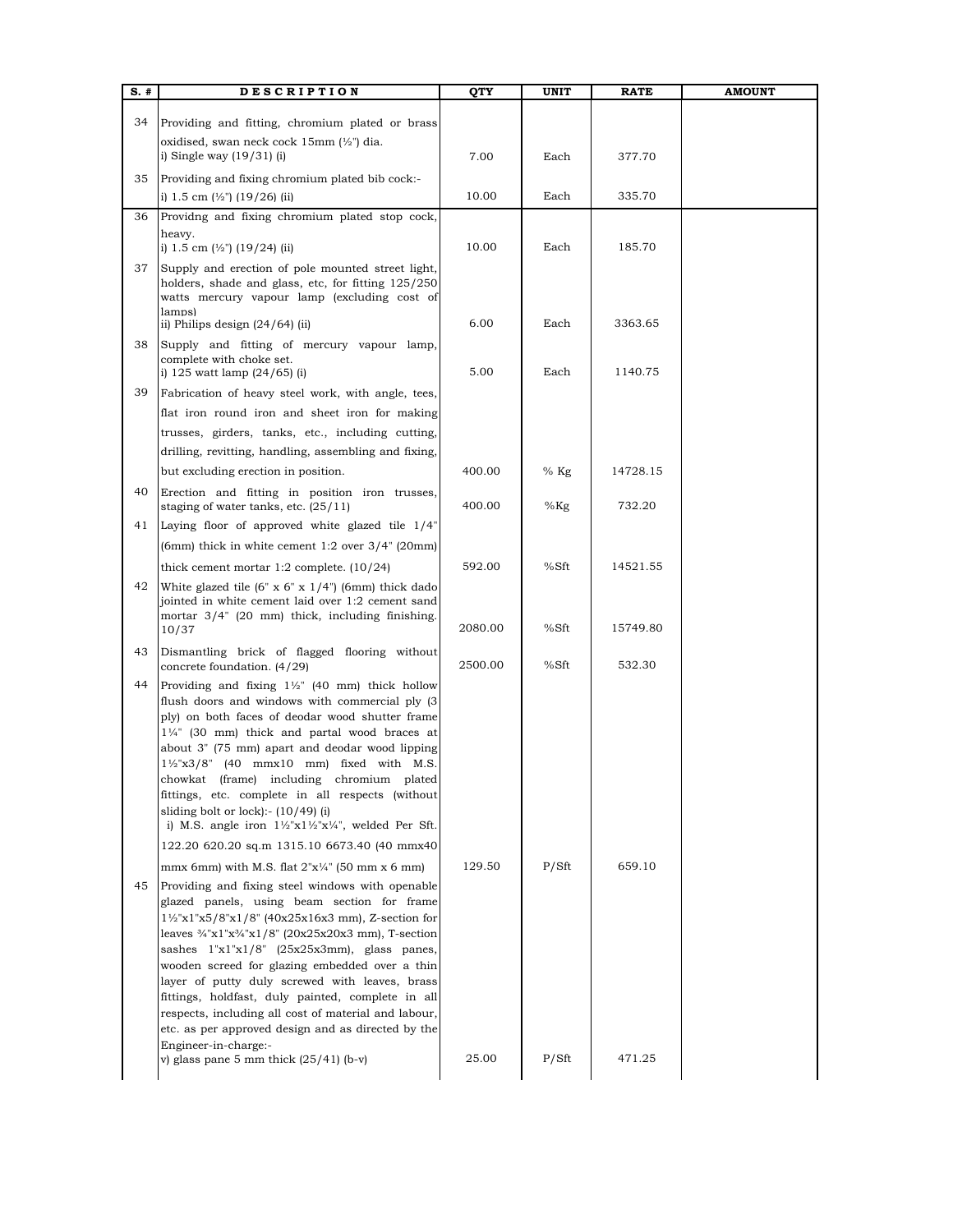| $S.$ # | <b>DESCRIPTION</b>                                                                                                  | QTY     | <b>UNIT</b> | <b>RATE</b> | <b>AMOUNT</b> |
|--------|---------------------------------------------------------------------------------------------------------------------|---------|-------------|-------------|---------------|
| 46     | Providing and fixing barbed wire fencing on                                                                         |         |             |             |               |
|        | compound wall, consisting of $1\frac{1}{2}x1\frac{1}{2}x3/16$<br>$(40x40x5mm)$ angle iron post 3' (900 mm) long, 4' |         |             |             |               |
|        | (1200 mm) apart embedded in cement concrete                                                                         |         |             |             |               |
|        | 1:4:8 base of size 6"x6"x9" (150x150x225mm) and                                                                     |         |             |             |               |
|        | 4 rows of barbved wire, inclduding binding wire,                                                                    |         |             |             |               |
|        | painting posts, etc, complete in all respects.<br>(25/50)                                                           | 450.00  | % Rft       | 15096.70    |               |
| 47     | Carriage of 100 Cft. (2.83 cu.m) of all materials                                                                   |         |             |             |               |
|        | like stone 16.1 aggregate, spawl, kankar lime                                                                       |         |             |             |               |
|        | (unslaked), surkhi, etc. or 150 Cft. (4.25 cu.m) of<br>timber, by truck or by any other means owned by              |         |             |             |               |
|        | the contractor. (Ch. 1 Item 1)                                                                                      | 100.00  | %Cft        | 5346.80     |               |
| 48     | 189 Km Lead<br>Providing and laying tuff pavers, having 7000psi                                                     |         |             |             |               |
|        | crushing strength of approved manufacturer, over<br>$2"$ to $3"$ sand cushion $i/c$ grouting with sand in           |         |             |             |               |
|        | joints i/c finishing to required slope. Complete in                                                                 |         |             |             |               |
|        | all respects. $(50\% \text{ gret } / 50\% \text{ colored})$ b) $60 \text{mm}$                                       |         |             |             |               |
|        | thick                                                                                                               | 6500.00 | P/Sft       | 98.35       |               |
| 49     | Providing and Fixing partition including framework                                                                  |         |             |             |               |
|        | sheet<br>both<br>sides<br>of<br>framework<br>on<br>b)                                                               |         |             |             |               |
|        | Plywood(6mm)thick                                                                                                   |         |             |             |               |
|        | (12/40b)                                                                                                            | 575.00  | %Sft        | 26650.90    |               |
| 50     | B) Providing and laying at any floor any height<br>glazed finish plain porcelain tiles of approved                  |         |             |             |               |
|        | colour and quality to floors. Straight or curved,                                                                   |         |             |             |               |
|        | laid with neat white cement over 3/4" average<br>thick cement sand base plaster 1:4 filling joints                  |         |             |             |               |
|        | with Stile joint filling grouts of grey clolour.                                                                    |         |             |             |               |
|        | Cutting tiles where required making holes                                                                           |         |             |             |               |
|        | respects as shown on drawings and as directed by                                                                    | 5200.00 | P/Sft       | 252.35      |               |
|        | the Engineer                                                                                                        |         |             |             |               |
| 51     | Providing and fixing of Fiber Glass (4 ply)<br>(1.75mm) fixed on square box of 2'x2' made of box                    |         |             |             |               |
|        | section pipe $1.5"x1.5"$ 18 gauge, including welding                                                                |         |             |             |               |
|        | of pipe to make square of $2'x2'$ size including                                                                    |         |             |             |               |
|        | painting, as per satisfaction of engineer incharge                                                                  |         |             |             |               |
|        | complete inall respect (as per analysis attached)                                                                   | 1150.00 | P/Sft       | 461.00      |               |
|        |                                                                                                                     |         |             |             |               |
| 52     | Providing / fixing WASA Monogram with back light<br>size $(2x8)$ as per approved sample/drawing by the              |         |             |             |               |
|        | engineer incharge                                                                                                   | 2.00    | Each        | 18120.00    |               |
| 53     | Removing and transorting malba (Analysis                                                                            |         |             |             |               |
|        | attached)                                                                                                           | 1497.00 | P/Cft       | 26.30       |               |
| 54     | Plantation for beautification as per satisfaction of<br>the Engineer incharge                                       | 140.00  | P/Sft       | 260.90      |               |
| 55     | Providing and fixing of PPRC 25mm pipe for water                                                                    |         |             |             |               |
|        | supply as per approved sample                                                                                       | 400.00  | P/ft        | 49.29       |               |
| 56     | Providing and fixing of PPRC 32mm pipe for water                                                                    |         |             |             |               |
|        | supply as per approved sample                                                                                       | 600.00  | P/ft        | 71.23       |               |
| 57     | Providing and fixing of PPRC Elbow 45 <sup>0</sup> 25mm<br>(Best Quality as per approved sample)                    | 10.00   | Each        | 61.86       |               |
| 58     | Providing and fixing of PPRC Reducing Elbow32-                                                                      |         |             |             |               |
|        | 25mm (Best Quality as per approved sample)                                                                          | 8.00    | Each        | 109.00      |               |
| 59     | Providing and fixing of PPRC Reducing socket 32-                                                                    |         |             |             |               |
|        | 25mm (Best Quality as per approved sample)                                                                          | 10.00   | Each        | 58.26       |               |
| 60     | Providing and fixing of PPRC Reducing socket                                                                        |         |             |             |               |
|        | 25mm (Best Quality as per approved sample)                                                                          | 8.00    | Each        | 42.66       |               |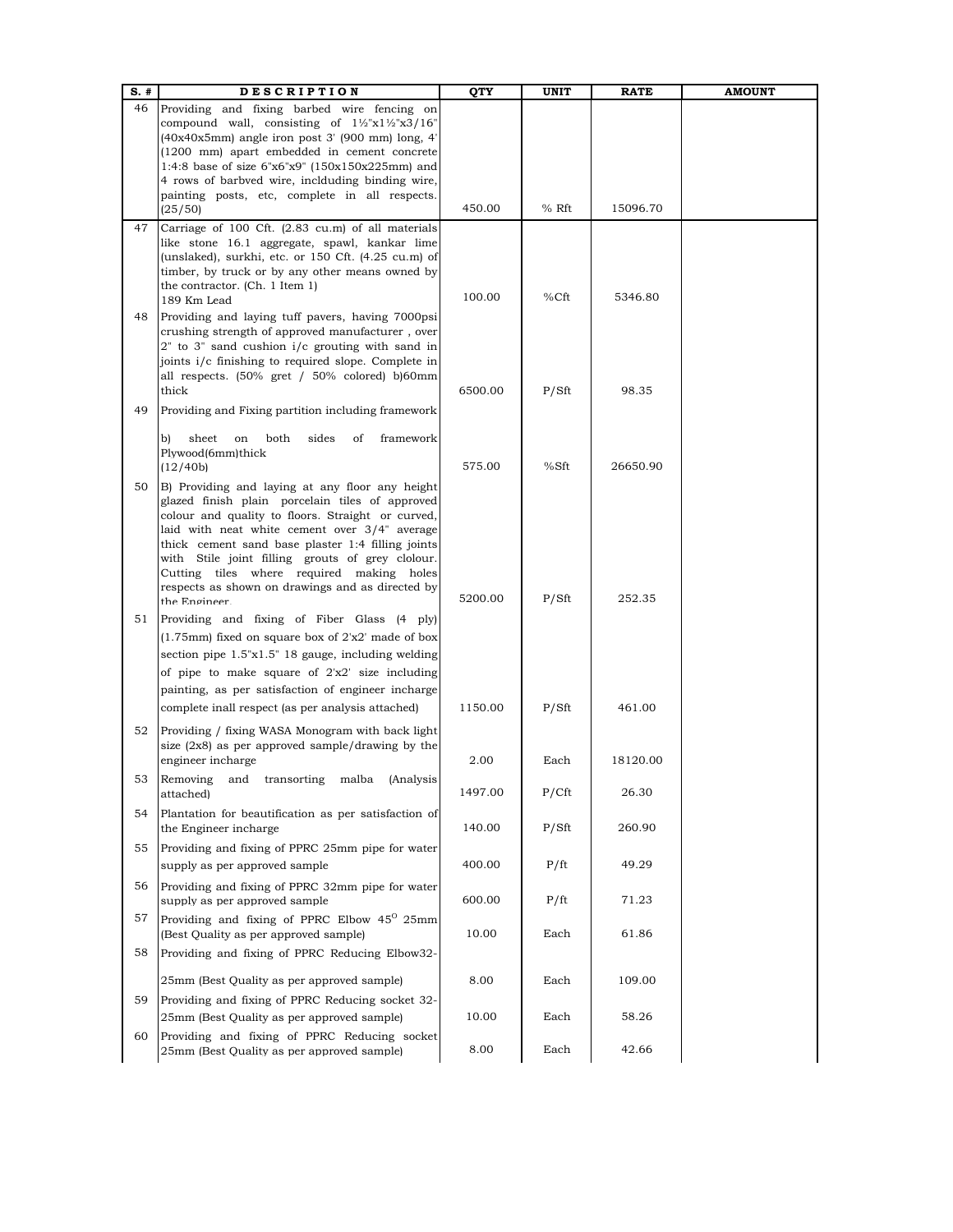| $S.$ # | <b>DESCRIPTION</b>                                                                                                                                                                    | QTY          | <b>UNIT</b>  | <b>RATE</b>      | <b>AMOUNT</b> |
|--------|---------------------------------------------------------------------------------------------------------------------------------------------------------------------------------------|--------------|--------------|------------------|---------------|
| 61     | Providing and fixing of PPRC Equal Tee 25mm<br>(Best Quality as per approved sample)                                                                                                  | 10.00        | Each         | 51.06            |               |
| 62     | Providing and fixing of PPRC Union 25mm (Best<br>Quality as per approved sample)                                                                                                      | 9.00         | Each         | 337.86           |               |
| 63     | Providing and fixing of PPRC Pipe clump 25mm<br>(Best Quality as per approved sample)                                                                                                 | 10.00        | Each         | 29.70            |               |
| 64     | Providing and fixing of PPRC Elbow 32mm (Best<br>Quality as per approved sample)                                                                                                      | 9.00         | Each         | 87.06            |               |
| 65     | Providing and fixing of PPRC Socket 32mm (Best<br>Quality as per approved sample)                                                                                                     | 11.00        | Each         | 57.06            |               |
| 66     | Providing and fixing of PPRC Equal Tee 32mm<br>(Best Quality as per approved sample)                                                                                                  | 9.00         | Each         | 73.86            |               |
| 67     | Providing and fixing of PPRC Union 32mm (Best<br>Quality as per approved sample)                                                                                                      | 11.00        | Each         | 528.00           |               |
| 68     | Providing and fixing of PPRC Pipe clump 32mm<br>(Best Quality as per approved sample)                                                                                                 | 9.00         | Each         | 32.10            |               |
| 69     | Providing and Fixing of PVC wall panelling as per<br>engineer incharge complete in all respects to the<br>satisfaction of the engineer incharge                                       | 4850.00      | P/Sft        | 129.60           |               |
| 70     | Providng and Fixing False ceiling of hanging with                                                                                                                                     |              |              |                  |               |
|        | RCC roof by means of copper wire complete in all                                                                                                                                      |              |              |                  |               |
|        | respect to the satisfaction of the engineer incharge                                                                                                                                  | 5641.50      | P/Sft        | 130.80           |               |
| 71     | Providng and fixing of Windows Rolling blind<br>(superior quality) as approved by the engineer<br>incharge                                                                            | 84.00        | P/Sft        | 200.00           |               |
| 72     | Providng and fixing of Windows Vertical blind<br>(superior quality) with sawing charges as approved<br>by the engineer incharge                                                       | 209.00       | P/Sft        | 110.33           |               |
| 73     | Glass works Tempered 12mm glass with<br>Aluminium frame as per satisfaction of the<br>engineer incharge                                                                               | 1165.00      | S/ft         | 750.00           |               |
| 74     | Glass works Tempered 5mm glass with Aluminium                                                                                                                                         |              |              |                  |               |
|        | frame as per satisfaction of the engineer incharge                                                                                                                                    | 585.00       | S/ft         | 550.00           |               |
| 75     | P/F Glass Door machine complete in all respect as<br>per approved sample/drawing by the engineer<br>incharge                                                                          | 3.00         | Each         | 7000.00          |               |
| 76     | LED/SMD 4" Celling light 12 watt as per approved                                                                                                                                      |              |              |                  |               |
|        | sample/drawing by the engineer incharge                                                                                                                                               | 40.00        | Each         | 427.79           |               |
|        | 77 Providing and Fixing of Energy Saver with holder<br>as per approved sample/drawing by the engineer<br>incharge<br>i) 85 Watt                                                       | 3.00         | Each         | 1525.79          |               |
|        | ii) 45 Watt<br>iii) 25 Watt                                                                                                                                                           | 3.00<br>3.00 | Each<br>Each | 745.79<br>286.19 |               |
| 78     | Providing and fixing of China fitting switch plate 8<br>holes with button & switch (superior quality as per<br>approved sample/drawing by the engineer<br>incharge) Analysis attached | 19.00        | Each         | 1339.00          |               |
| 79     | Providing and fixing of China fitting Light plug                                                                                                                                      |              |              |                  |               |
|        | (superior quality as per approved sample/drawing                                                                                                                                      |              |              |                  |               |
|        | by the engineer incharge) analysis attahced                                                                                                                                           | 19.00        | Each         | 498.00           |               |
| 80     | Providing and fixing of China fitting Power plug                                                                                                                                      |              |              |                  |               |
|        |                                                                                                                                                                                       |              |              |                  |               |
|        | (superior quality as per approved sample/drawing                                                                                                                                      |              |              |                  |               |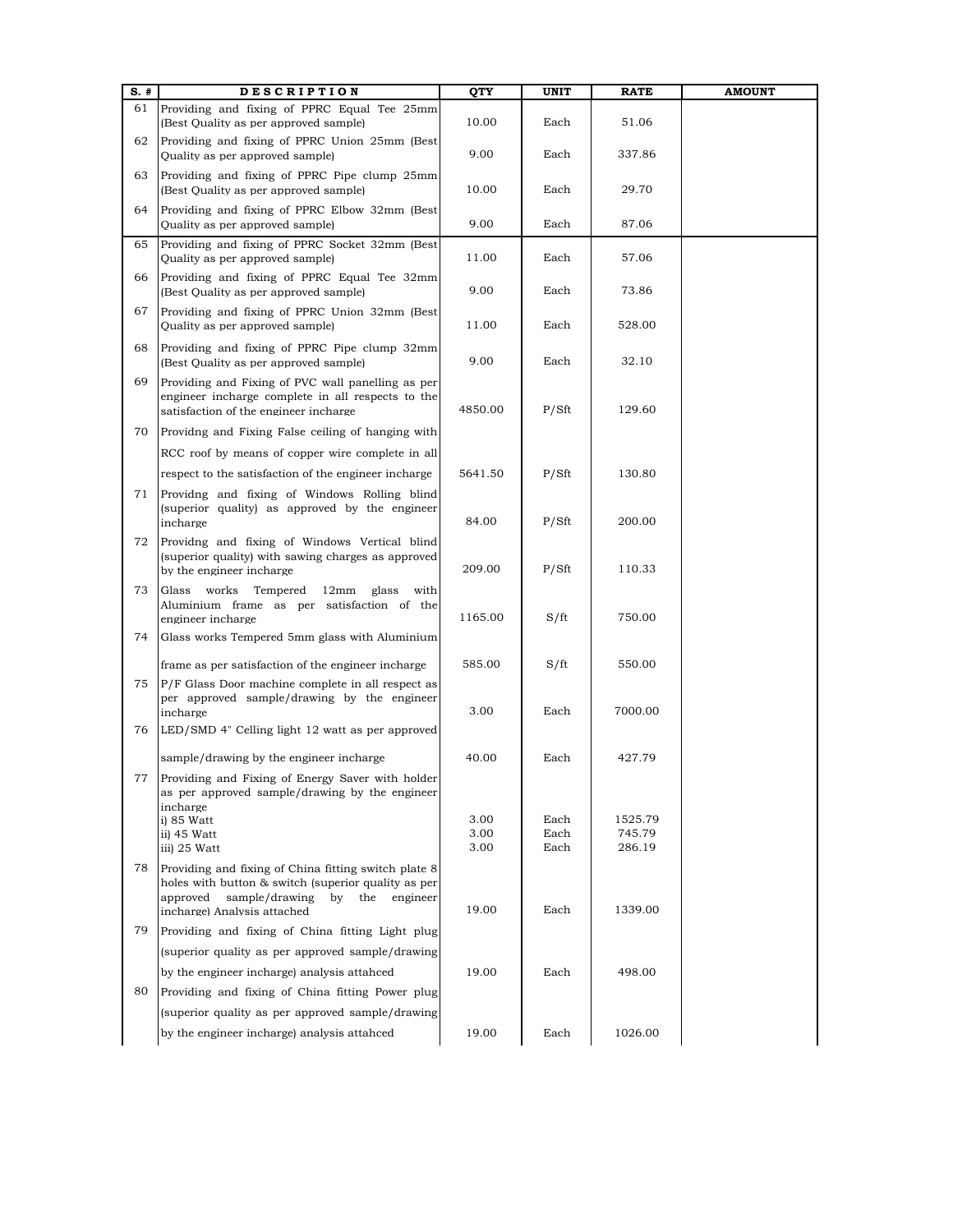| $S.$ # | <b>DESCRIPTION</b>                                                                                                                                                                                                                                                    | QTY                | <b>UNIT</b>    | <b>RATE</b>      | <b>AMOUNT</b> |
|--------|-----------------------------------------------------------------------------------------------------------------------------------------------------------------------------------------------------------------------------------------------------------------------|--------------------|----------------|------------------|---------------|
| 81     | P/F Water Tank 500 Gallon capacity as per<br>approved<br>sample/drawing by the<br>Engineer<br>incharge                                                                                                                                                                | 1.00               | Each           | 24980.00         |               |
| 82     | P/F of GREE or equivalent 24 CITH1-Inverter AC-2<br>Ton complete in all respect as approved by the<br>Engineer                                                                                                                                                        | 3.00               | Each           | 135000.00        |               |
| 83     | 2 Door 4 Shelf steel made office cabinet complete<br>in all repsect as per approved sample/drawing by<br>the engineer incharge                                                                                                                                        | 2.00               | Each           | 17400.00         |               |
| 84     | Supply and erection of PVC pipe for wiring                                                                                                                                                                                                                            |                    |                |                  |               |
|        | recessed in wall's, including inspection boxes, pull                                                                                                                                                                                                                  |                    |                |                  |               |
|        | boxe's, hook's cutting jharries and repairing<br>surface, etc., complete with all specials.<br>20mm dia. (24/3) (ii)<br>32mm dia (24/3) (iv)                                                                                                                          | 1100.00<br>1100.00 | P/Rft<br>P/Rft | 42.25<br>59.95   |               |
| 85     | Supply and erection of single core PVC insulated<br>copper conductor cables, in prelaid PVC pipe/M.S.<br>conduit/G.I pipe/wooden strip batten/wooden<br>casing an capping/G.I. wire/trenches (rate for<br>cables only):-<br>Single Core PVC Cable 3/0.029" (24/10)(i) | 3050.00            | P/Rft          | 11.85            |               |
|        | Single Core PVC Cable 7/0.029" (24/10)(iii)<br>Single Core PVC Cable $7/0.044$ " $(24/10)(iii)$                                                                                                                                                                       | 1650.00<br>929.00  | P/Rft<br>P/Rft | 16.15<br>32.45   |               |
|        | Single Core PVC Cable $7/0.064$ " $(24/10)(iii)$                                                                                                                                                                                                                      | 550.00             | P/Rft          | 75.95            |               |
| 86     | S/E of tube light, including rod, choke, starter<br>with frame, flexible wire, including connection<br>from celling rose, etc. Complete double rod (80<br>watts) with two chokes and 2 starters. (Ch. 24 Item<br>$43$ $(iii)$                                         | 5.00               | P/Set          | 1278.80          |               |
| 87     | Supply and erection of M.S sheet box of 16 SWG                                                                                                                                                                                                                        |                    |                |                  |               |
|        | $10cm$ (4") with $4.75$ mm thick $(3/16)$ bakelite                                                                                                                                                                                                                    |                    |                |                  |               |
|        | sheet top, for recessed wiring, including making                                                                                                                                                                                                                      |                    |                |                  |               |
|        | holes for regulators, switches, plugs, etc.<br>i) $10x10$ cm $(4"x4")$ $(24/14)(i)$<br>ii) $17.5x10 \text{ cm } (7 \text{ m s } 4 \text{ m})$ $(24/14)(ii)$                                                                                                           | 19.00<br>19.00     | Each<br>Each   | 160.10<br>225.30 |               |
| 88     | S/Erection of switches 5 Amp. (Piano type) (Ch. 24<br>Item $31$ ) (ii)                                                                                                                                                                                                | 20.00              | Each           | 35.40            |               |
| 89     | Supply and erection of wall socket with 3 pin 5<br>Amp, shoe. (Ch. 24 Item 33)                                                                                                                                                                                        | 10.00              | Each           | 81.60            |               |
| 90     | Supply and erection of 3 pin 10/15 Amp. Wall<br>sockedt with shoe, open type. (Ch. 24 Item 37)                                                                                                                                                                        | 10.00              | Each           | 149.60           |               |
| 91     | P/F Main panel Board as per approved<br>sample/drawing by the engineer incharge                                                                                                                                                                                       | 1.00               | Each           | 13800.00         |               |
| 92     | $P/F$ Exhaust fan 12" Ø plastic body as per<br>sample/drawing by the engineer<br>approved<br>incharge                                                                                                                                                                 | 5.00               | Each           | 2256.00          |               |
| 93     | $P/F$ celling fan 56" complete in all respects as per<br>approved<br>sample/drawing by the engineer<br>incharge                                                                                                                                                       | 3.00               | Each           | 4000.00          |               |
| 94     | P/F Bracket fan best quality as per approved<br>sample/drawing by the engineer incharge)                                                                                                                                                                              | 13.00              | Each           | 3480.00          |               |
| 95     | P/F UPS 2000 W capacity manufactured by<br>approved quality homeage, ecostar or Equivalentt<br>with 02 Nos. Batteries 175Amp approved quality<br>Exide, AGS Deawoo or Equivalent complete in all                                                                      | 6.00               | Job            |                  |               |
|        | respect                                                                                                                                                                                                                                                               |                    |                | 56700.00         |               |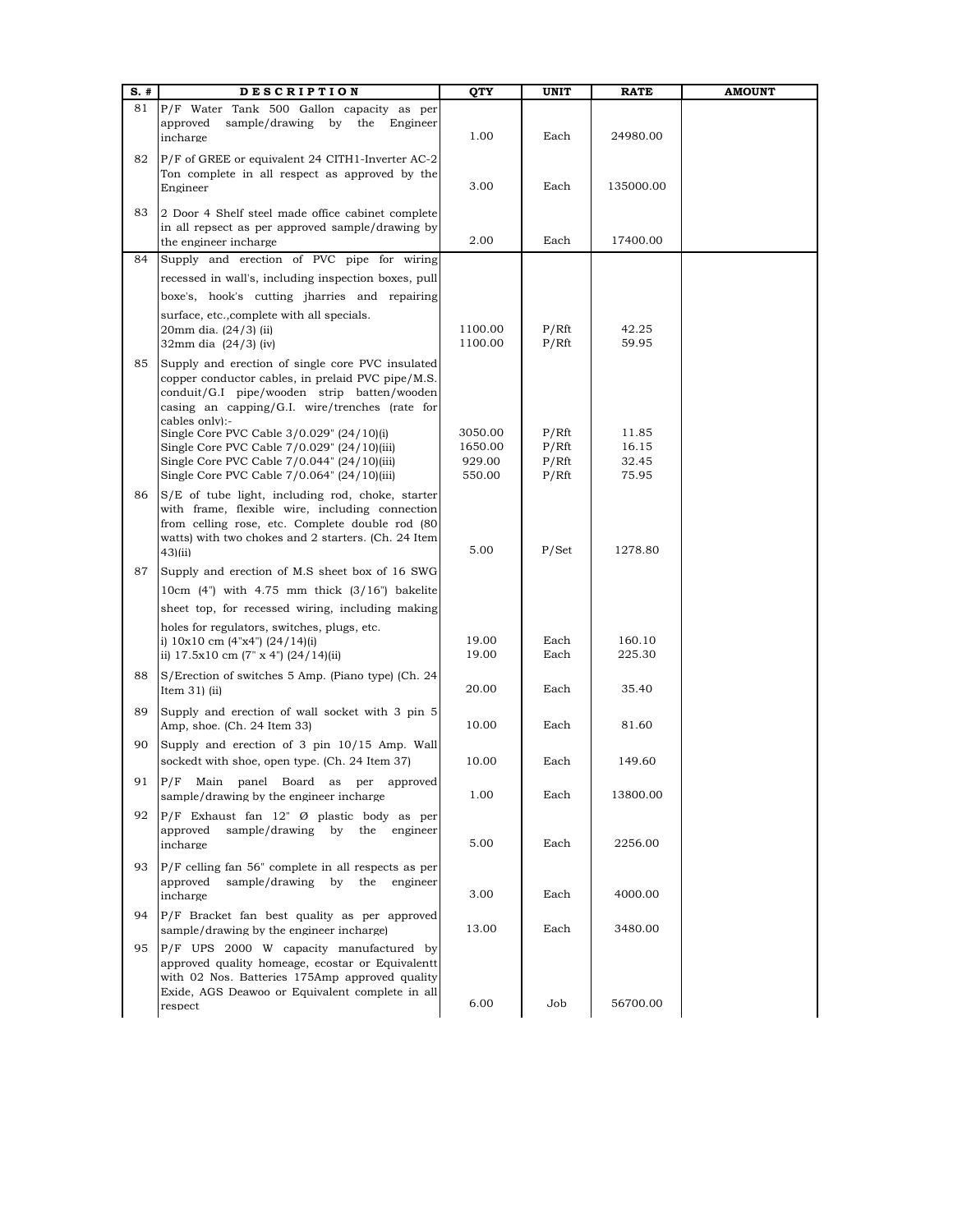| $S.$ #     | <b>DESCRIPTION</b>                                                                                                                                                                                                                                                                                                                                                                                                                                                                                                                                                                                                            | QTY    | UNIT     | <b>RATE</b> | <b>AMOUNT</b> |
|------------|-------------------------------------------------------------------------------------------------------------------------------------------------------------------------------------------------------------------------------------------------------------------------------------------------------------------------------------------------------------------------------------------------------------------------------------------------------------------------------------------------------------------------------------------------------------------------------------------------------------------------------|--------|----------|-------------|---------------|
| 96         | P/F Flood light (45 Watt) as per approved<br>sample/drawing by the engineer incharge)                                                                                                                                                                                                                                                                                                                                                                                                                                                                                                                                         | 2.00   | Each     | 2834.22     |               |
| 97         | Fabrication of mild steel reinforcement for cement<br>concrete including<br>cutting<br>bending,<br>laying<br>inposition, making joints and fastenings, including<br>cost of binding wire and labour charges for binding<br>wire and labour charges for binding of steel                                                                                                                                                                                                                                                                                                                                                       |        |          |             |               |
|            | reinforcement.<br>Deformed (G-60)                                                                                                                                                                                                                                                                                                                                                                                                                                                                                                                                                                                             | 870.42 | $%$ Kg   | 13646.00    |               |
| 98         | Providing and laying reinforced cement concrete<br>(including prestressed concrete), using coarse sand<br>and screened graded and washed aggregate, in<br>required shape and design, including forms,<br>moulds, shuttering, lifting, compacting, curing,<br>rendering and finishing exposed surface, complete<br>(but excluding the cost of steel reinforcement, its<br>fabrication and placing in position, etc.):-<br>a) (i) Reinforced cement concrete in roof slab,<br>beams, columns lintels, girders and other<br>structural members laid in situ or precast laid in<br>position, or prestressed members cast in situ, |        |          |             |               |
| 99         | complete in all respects:- ratio<br>$(1:1\frac{1}{2})$<br>3)<br>Providing and fixing M.S. sheet hollow pressed                                                                                                                                                                                                                                                                                                                                                                                                                                                                                                                | 210.70 | P/Cft    | 391.25      |               |
|            | frame of doors, windows, C. windows, etc.<br>(chowkat only) of 20 SWG welded with M.S. flat 6"x<br>$1\frac{1}{4}$ " x $1/8$ " (150 mmx30mmx3mm) M.S. holdfast<br>9"x1"x1/8" (225mmx25mmx3mm) welded/screwed<br>4" (100 mm) long iron hinges, including filling<br>chowkat with cement sand mortar 1:8 and<br>embedding holdfast in cement concrete 1:2:4,<br>complete in all respects:                                                                                                                                                                                                                                        |        |          |             |               |
| 100        | a) single rebate<br>Earthwork excavation in open cutting for sewers                                                                                                                                                                                                                                                                                                                                                                                                                                                                                                                                                           | 163.50 | Per Sft. | 149.55      |               |
|            | and manholes as shown in drawings including<br>shuttering and timbering, dressing to correct<br>section and dimensions according to templates<br>and levels, and removing surface water, in all types<br>of soil except shingle, gravel and rock:-                                                                                                                                                                                                                                                                                                                                                                            |        |          |             |               |
| 101        | i) 0 ft. to 7.0 ft. depth (Without Shuttering)<br>Providing and laying R.C.C. pipe, moulded with<br>cement concrete 1:1½:3, with spigot socket or<br>collar joint, etc.including cost of reinforcement,<br>conforming to B.S. 5911:<br>Part I: 1981, Class "L" including carriage of pipe<br>fromfactory to site of work, lowering in trenches to<br>correctalignment and grade, jointing, cutting pipes<br>wherenecessary,<br>finishing<br>and testing,<br>etc.,<br>complete                                                                                                                                                 | 360.00 | %0Cft    | 5492.50     |               |
|            | 225mm (9") dia<br>102 Pacca brick work other than building upto 10ft. (3)                                                                                                                                                                                                                                                                                                                                                                                                                                                                                                                                                     | 40.00  | Rft      | 344.50      |               |
|            | m) height. i) cement, sand mortar:- Ratio 1:3 +<br>Extra for pacca brick work in steining of wells or<br>any other circular masonry.                                                                                                                                                                                                                                                                                                                                                                                                                                                                                          |        |          |             |               |
|            | upto 10ft. (3m) height                                                                                                                                                                                                                                                                                                                                                                                                                                                                                                                                                                                                        | 100.00 | %cft     | 24493.55    |               |
| 103<br>104 | Cement Pointing upto 20 ft height<br>Providing and fixing 6" thick R.C.C. manhole cover<br>with tee shaped C.I. frame of 22" I/d (frame<br>weighing 37.324 Kg. or one maund as per<br>Standard Drawing STD/PD No. 6, of 1977,                                                                                                                                                                                                                                                                                                                                                                                                 | 400.00 | %Sft     | 2014.10     |               |
|            | complete in all respect.                                                                                                                                                                                                                                                                                                                                                                                                                                                                                                                                                                                                      | 2.00   | P/Set    | 7592.05     |               |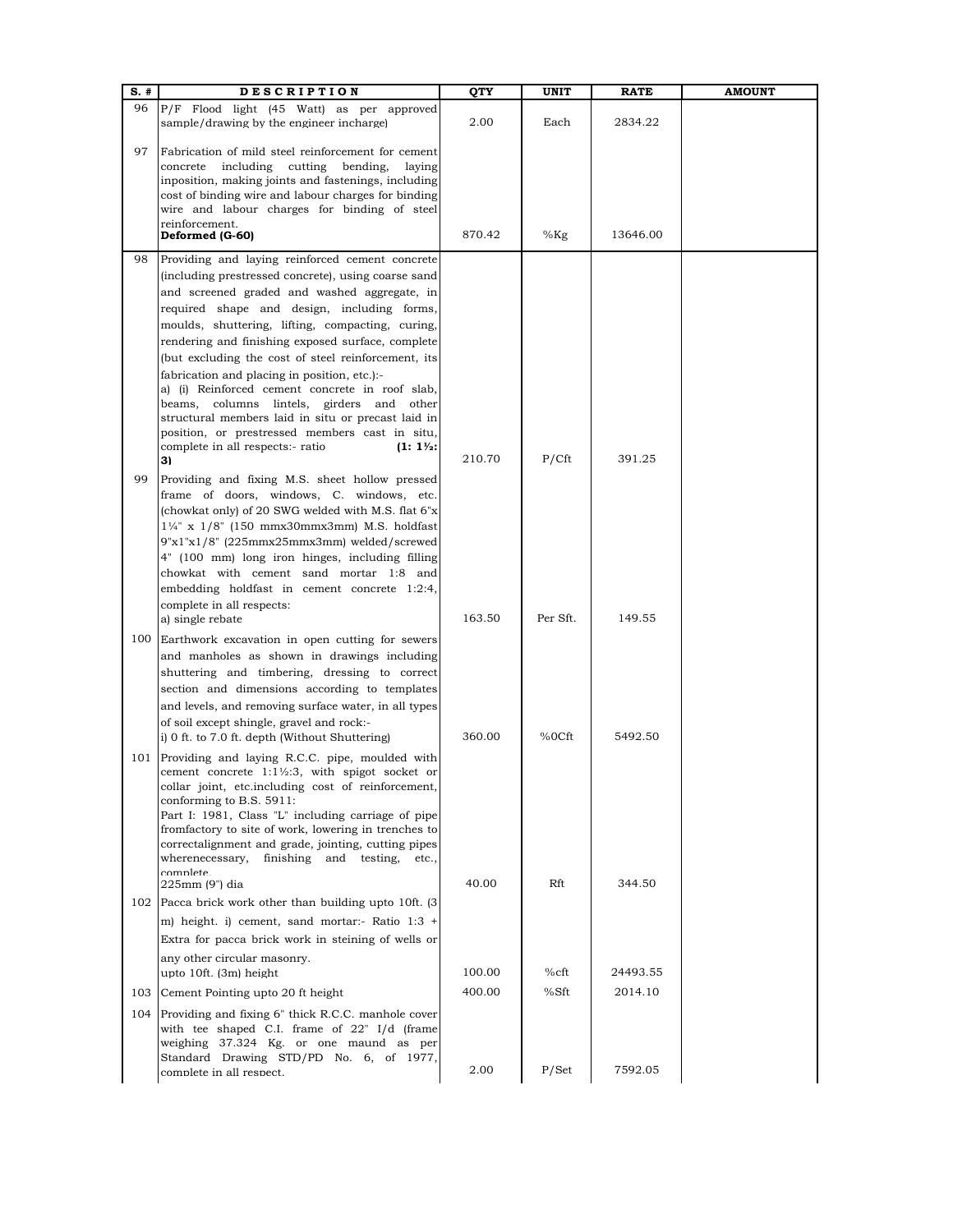| $S.$ # | <b>DESCRIPTION</b>                                                                                                                                                                                                                                                                                                                                                                                                           | QTY     | <b>UNIT</b> | <b>RATE</b> | <b>AMOUNT</b> |
|--------|------------------------------------------------------------------------------------------------------------------------------------------------------------------------------------------------------------------------------------------------------------------------------------------------------------------------------------------------------------------------------------------------------------------------------|---------|-------------|-------------|---------------|
| 105    | Rehandling of earthwork: a) Lead upto a single<br>throw of Kassi, phaorah or shovel                                                                                                                                                                                                                                                                                                                                          | 1225.00 | %0Cft       | 1565.50     |               |
| 106    | Transportation of earth all types when the total<br>distance including the lead covered in the item of<br>work, is more than 1000 ft. $(300 \text{ m})$ a) upto $\frac{1}{4}$<br>mile (400 m).                                                                                                                                                                                                                               | 4500.00 | %0Cft       | 2929.60     |               |
| 107    | Single layer of tiles $9"x4\frac{1}{2}"x1\frac{1}{2}"$ (225x113x40 mm)<br>laid over 4"(100 mm) earth and 1" mud plaster<br>without Bhoosa, grouted with cement sand 1:3 on<br>top of RCC roof slab, provided with 34 lbs. per<br>%Sft. or 1.72 Kg/Sq.m bitumen coating sand                                                                                                                                                  |         |             |             |               |
|        | blinded.                                                                                                                                                                                                                                                                                                                                                                                                                     | 450.00  | % Sft.      | 6810.90     |               |
| 108    | Providng / fixing gutka as per desire of engineer<br>incharge. (Analysis attached)                                                                                                                                                                                                                                                                                                                                           | 6000.00 | P/Sft       | 205.10      |               |
| 109    | Providing and fixing, approved quality mortice lock<br>as per approved sample/drawing by the engineer<br>incharge)                                                                                                                                                                                                                                                                                                           | 10.00   | Each        | 562.05      |               |
| 110    | Providing and fixing stainless steel sink with drain                                                                                                                                                                                                                                                                                                                                                                         |         |             |             |               |
|        | board, size 120x60 cm (48"x24") including bracket                                                                                                                                                                                                                                                                                                                                                                            |         |             |             |               |
|        | set, waste pipe and waste coupling.                                                                                                                                                                                                                                                                                                                                                                                          | 1.00    | Each        | 4462.95     |               |
| 111    | Providing and fixing Vin board cabinet 3/4" thick<br>with drawers 3"deep in 'Kitchen including termite<br>proofing and polishing with synthetic enamel as<br>specified, with handles<br>hinges, screws<br>etc.,<br>complete in all respects.<br>(iv) 2' deep with back                                                                                                                                                       | 700.00  | Per Sft     | 692.20      |               |
| 112    | Providing and fixing SMD ceiling light 24" x 24"                                                                                                                                                                                                                                                                                                                                                                             |         |             |             |               |
|        | day light complete in all respect as per approved                                                                                                                                                                                                                                                                                                                                                                            |         |             |             |               |
|        | sample/drawing by the engineer incharge)                                                                                                                                                                                                                                                                                                                                                                                     | 186.00  | Each        | 6700.00     |               |
| 113    | Providing and fixing work station compraising of<br>laminated board 3/4" thick and wooden frame with<br>drawers 4 Nos key board rock with ailing handles<br>complete as per the satisfaction of the Engineer<br>incharge                                                                                                                                                                                                     | 300.00  | P/Sft       | 300.00      |               |
|        | 114 P/F Tri seater Aluminium Steel bench with Poshes<br>weight 32 Kg 54 cm each chair width high quality<br>as per approved sample/drawing by the engineer<br>incharge)                                                                                                                                                                                                                                                      | 8.00    | Each        | 22000.00    |               |
| 115    | P/F 3D acrylic Signboard with backlight LED Rods<br>inculding electrification, fitting complete in all<br>respect as as per approved sample/drawing by the<br>engineer incharge                                                                                                                                                                                                                                              | 75.00   | P/Sft       | 1250.00     |               |
| 116    | Providing Mesh office chair complete in all respect<br>(as per approved sample/drawing by the engineer<br>incharge)                                                                                                                                                                                                                                                                                                          | 8.00    | Each        | 5000.00     |               |
| 117    | Providing 8 seater luxury Sofa with leather                                                                                                                                                                                                                                                                                                                                                                                  |         |             |             |               |
|        | poshes, with Diamond, Master or equivalent foam                                                                                                                                                                                                                                                                                                                                                                              |         |             |             |               |
|        | minimum 10 year warranty (as per approved                                                                                                                                                                                                                                                                                                                                                                                    |         |             |             |               |
|        | sample/drawing by the engineer incharge)                                                                                                                                                                                                                                                                                                                                                                                     | 1.00    | P/Job       | 98990.00    |               |
| 118    | Providing and laying prepolished imported black<br>granite of approved quality 3/4" thick slabs on 9"<br>patti around the building, treads, risers, landing,<br>window sill and TOP of planter including 1:2 base<br>mortar 3/4" thick and matching colour, cement<br>slurry/adhesive as required for fixing & grouting.<br>Complete in all respects as per drawings,<br>specifications and as entire direction/satisfaction |         |             |             |               |
|        | by the Engineer.                                                                                                                                                                                                                                                                                                                                                                                                             | 240.00  | P/Sft       | 610.00      |               |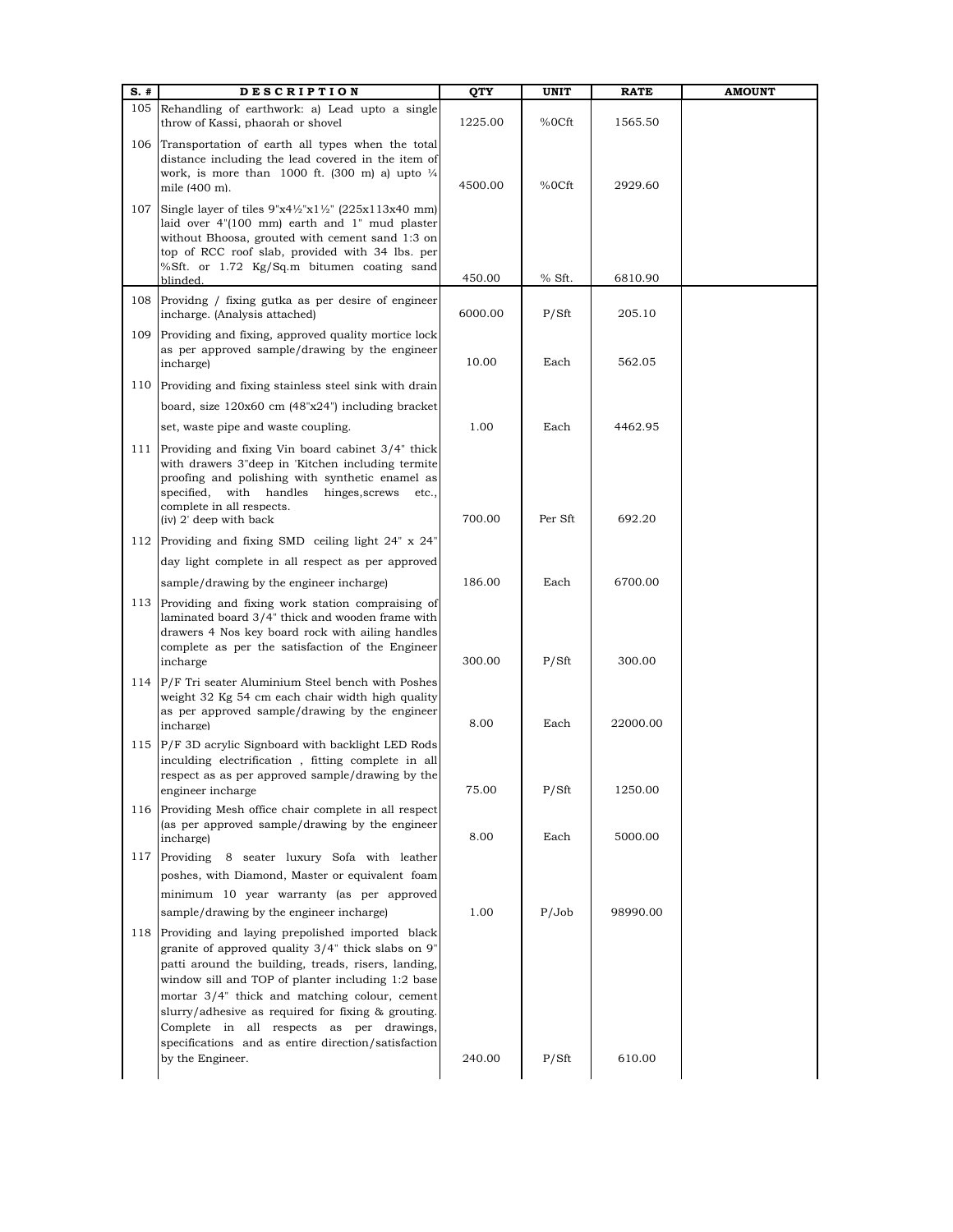| S. # | <b>DESCRIPTION</b>                                                                                       | QTY    | UNIT  | RATE      | <b>AMOUNT</b> |
|------|----------------------------------------------------------------------------------------------------------|--------|-------|-----------|---------------|
| 119  | Providing and laying laminated wooden floor i/c                                                          |        |       |           |               |
|      | skirting, including jumbolon sheet of approved                                                           |        |       |           |               |
|      | quality, jointing material labor charges etc.                                                            |        |       |           |               |
|      | complete in all respects as per drawings,                                                                |        |       |           |               |
|      | specifications and as entire direction/satisfaction<br>by the Engineer.                                  | 250.00 | P/Sft | 252.00    |               |
|      |                                                                                                          |        |       |           |               |
|      | 120 Providing and Adjustable Swivel Bar stool counter                                                    |        |       |           |               |
|      | chair (as per approved sample/drawing by the                                                             |        |       |           |               |
|      | engineer incharge)                                                                                       | 5.00   | Each  | 9590.00   |               |
| 121  | Wood packer Executive Officer chair complete in<br>all respect as per approved sample/drawing by the     |        |       |           |               |
|      | engineer incharge                                                                                        | 6.00   | Each  | 16440.00  |               |
|      | 122 Providing Computer Chairs revolving Boss, Pakson                                                     |        |       |           |               |
|      | International or Equivalent (as per approved                                                             |        |       |           |               |
|      |                                                                                                          |        |       |           |               |
|      | sample/drawing by the engineer incharge)                                                                 | 27.00  | Each  | 11700.00  |               |
|      | 125 Providing of executive office table 4'x2.5' complete                                                 |        |       |           |               |
|      | in all respects                                                                                          | 4.00   | Each  | 22000.00  |               |
|      | 126 Providing wooden computer table size 2'x3' good                                                      |        |       |           |               |
|      | quality                                                                                                  | 21.00  | Each  | 14000.00  |               |
| 128  | Providing and fixing wooden partition comprising                                                         |        |       |           |               |
|      | of laminated board 3/4" thick and wooden frame                                                           |        |       |           |               |
|      | 3x1x1/2 at 2' C/Cand wooden architectural gola                                                           |        |       |           |               |
|      | and fixing imported glass 5mm thick as per                                                               |        |       |           |               |
|      | approved sample by the Engineer incharge                                                                 | 225.00 | P/Sft | 200.00    |               |
| 129  | P/F handmade ceramic tiles 10mm thick. Best                                                              |        |       |           |               |
|      | quality, straight or curved, laid with neat white                                                        |        |       |           |               |
|      | cement, over 3/4" over thick cement sand base                                                            |        |       |           |               |
|      | plaster 1:4 filling joints with stile joint filling                                                      |        |       |           |               |
|      | grouts of multi-colors. Cutting tiles where required                                                     |        |       |           |               |
|      | making holes respects as shown on drawings as                                                            |        |       |           |               |
|      | directed by the Engineer.                                                                                | 120.00 | P/Sft | 840.00    |               |
|      | 130 P/F aclyric sheets of 6mm for counters, walls etc.                                                   |        |       |           |               |
|      | with backlight, LED rods, icluding electrification,                                                      |        |       |           |               |
|      | fitting, complete in all respect as per approved                                                         |        |       |           |               |
|      | sample/drawing by the engineer in charge.                                                                | 205.00 | P/Sft | 1680.00   |               |
|      | 131  P/F barrier, que manager, ribbon length of 6feet                                                    |        |       |           |               |
|      | with 2 stainless steel poles complete with all                                                           |        |       |           |               |
|      | respect.                                                                                                 | 5.00   | Each  | 12600.00  |               |
|      | 132 P/F sliding, automatic door system, 13 tracking                                                      |        |       |           |               |
|      | length door machine including 5.5"x7.5" glass door                                                       |        |       |           |               |
|      | of 12mm, clumps, bolds, locks etc. (1 years                                                              | 1.00   | Each  | 217000.00 |               |
| 133  | machine warranty).<br>P/F stylish wooden office conference/meeting table                                 |        |       |           |               |
|      | high quality as per approved sample/drawing by                                                           |        |       |           |               |
|      | the engineer in charge.                                                                                  | 1.00   | Each  | 61800.00  |               |
|      | 134 P/F aclyric wall art using symbolic material like                                                    |        |       |           |               |
|      | wood, aclyric and stainless steel work as per                                                            |        |       |           |               |
|      | approved sample/drawing by the engineer in                                                               | 150.00 | P/Sft | 510.00    |               |
|      | charge.<br>135 P/F wooden louvers including fitting, varnish,                                            |        |       |           |               |
|      | paint complete in all respect as per approved                                                            |        |       |           |               |
|      | sample/drawing by the engineer in charge.                                                                | 125.00 | P/Sft | 1960.00   |               |
|      | 136 P/F LED rope lights including laying, fitting and                                                    |        |       |           |               |
|      | labour as per approved sample by the Engineer                                                            |        |       |           |               |
|      | incharge.                                                                                                | 110.00 | P/Rft | 77.00     |               |
|      | 137 P/F Hanging light for alumium or glass material<br>complete in all respect as per approved sample by |        |       |           |               |
|      | the Engineer incharge.                                                                                   | 6.00   | Each  | 7700.00   |               |
|      | 138 P/F Bath vanity wood & PVC material & granite or                                                     |        |       |           |               |
|      | equalant marble top with mirror & mirror led                                                             |        |       |           |               |
|      | lighting including fitting and labour charges                                                            |        |       |           |               |
|      | complate in all respects as per approved sample by                                                       |        |       |           |               |
|      | the Engineer incharge.                                                                                   | 2.00   | Each  | 49000.00  |               |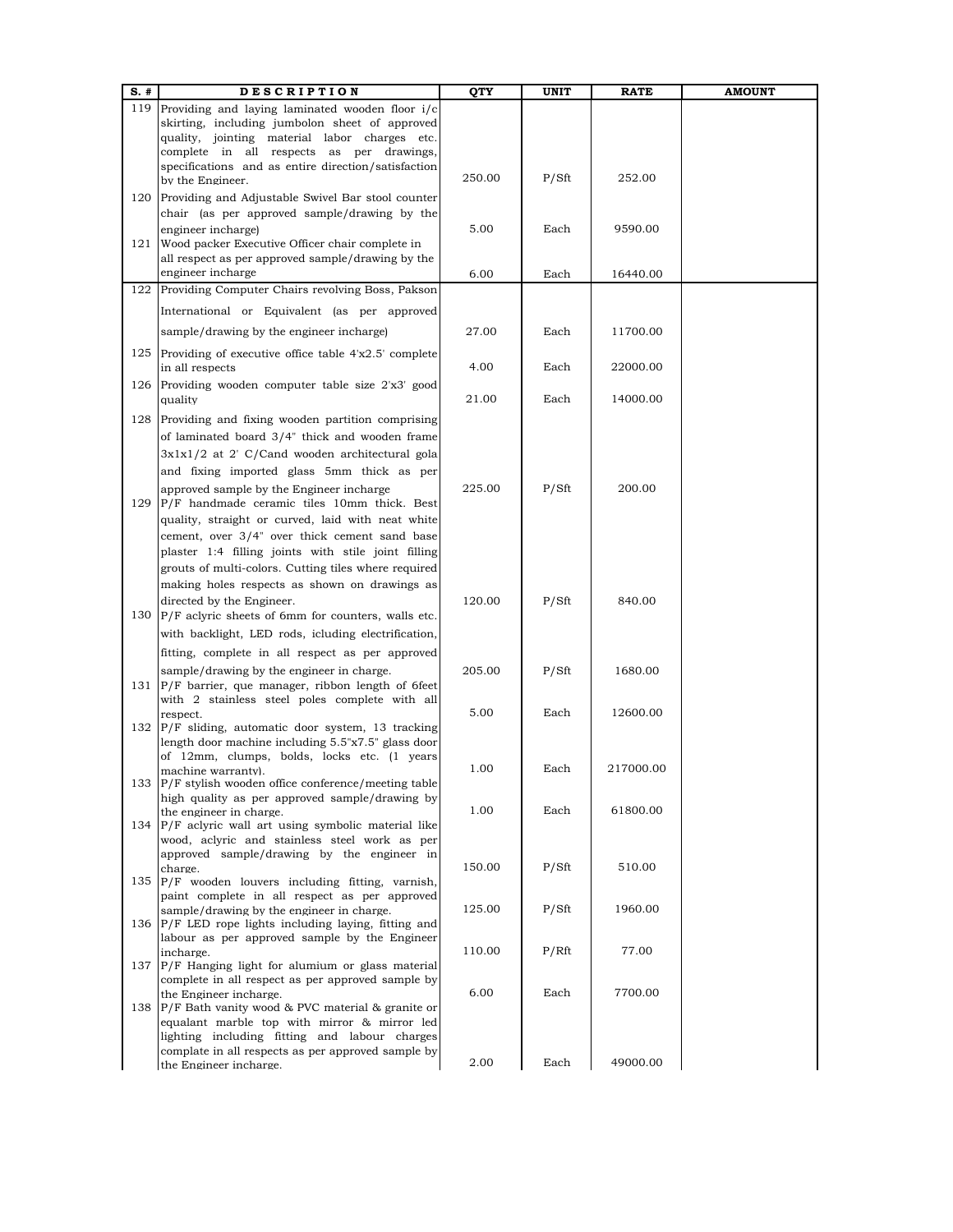| $S.$ #       | <b>DESCRIPTION</b>                                                                              | QTY     | UNIT  | <b>RATE</b> | <b>AMOUNT</b> |
|--------------|-------------------------------------------------------------------------------------------------|---------|-------|-------------|---------------|
|              | 139  P/F 3D wallpapers including fixing and labour                                              |         |       |             |               |
|              | charges (Korean made) as per approved sample by                                                 |         |       |             |               |
|              | the Engineer incharge.                                                                          | 250.00  | P/Sft | 112.00      |               |
|              | 140 P/F 8 pieces desk organizer set including pen                                               |         |       |             |               |
|              | stand, diary stand, pen jar with clock, slip box,                                               |         |       |             |               |
|              | visiting card holder, pin stand, 2 pieces paper                                                 |         |       |             |               |
|              | weights, table diary of best quality.                                                           | 7.00    | Each  | 3920.00     |               |
|              | 141 $\vert$ P/F electric hand dryer of plastic body with hot                                    |         |       |             |               |
|              | and cold system (Siemens) complete in all respect<br>with 1 year warranty. (Germany made)       | 3.00    | Each  | 10500.00    |               |
|              | 142 $\vert$ P/F automatic touch-free soap dispenser with half                                   |         |       |             |               |
|              | litre liquid capacity in plastic body (Malaysian                                                |         |       |             |               |
|              | made).                                                                                          | 3.00    | Each  | 5600.00     |               |
|              | 143 $P/F$ fire alarms system including fire alarm system                                        |         |       |             |               |
|              | panel, 10 nos of smoke detectors, push bell,                                                    |         |       |             |               |
|              | manual call point, complete wiring and installation                                             |         |       |             |               |
|              | charges as per approved sample by the Engineer                                                  |         |       |             |               |
|              | incharge.                                                                                       | 1.00    | Each  | 105000.00   |               |
|              | 144 $\vert$ P/F Indoor High quality Fountain including fixing                                   |         |       |             |               |
|              | and labour as per approved sample by the                                                        |         |       |             |               |
|              | Engineer incharge.                                                                              | 1.00    | Each  | 91000.00    |               |
|              | 145 P/F best quality fire extinguisher with wall                                                |         |       |             |               |
|              | hanging frame as per approved sample by the                                                     |         |       |             |               |
|              | Engineer incharge.                                                                              | 6.00    | Each  | 4900.00     |               |
|              | 146 P/F Corian multi colour sheet usind for<br>counters, floor, wall etc 12mm thick i/c fitting |         |       |             |               |
|              | jointing, bending & labour charges complete with                                                |         |       |             |               |
|              | all respects (corian Made) as per approved sample                                               |         |       |             |               |
|              | by the Engineer incharge.                                                                       | 154.00  | P/Sft | 2100.00     |               |
|              | 147 P/F Automatic Roller Shutter Grill i/c fitting &                                            |         |       |             |               |
|              | Labour charges complete in all respects.                                                        | 80.00   | P/Sft | 980.00      |               |
|              | 148 $\vert$ P/F stainless steel Railing with $i/c$ s.s rods clumps                              |         |       |             |               |
|              | nut bolts etc and labour complete with all respects                                             |         |       |             |               |
|              |                                                                                                 |         |       |             |               |
|              | as per approved sample by the Engineer incharge.                                                | 40.00   | P/Rft | 952.00      |               |
|              |                                                                                                 |         |       |             |               |
| 149          | <b>Telephone System</b>                                                                         |         |       |             |               |
| $\mathbf{i}$ | $P/F$ Mini exchange (20 connections) alongwith 20                                               |         |       |             |               |
|              | Telephone sets (Good Quality) complete in all                                                   | 1.00    | Each  | 120000.00   |               |
| ii           | respect<br>P/F telephone cable 2 pair complete in all respect                                   |         |       |             |               |
|              |                                                                                                 | 500.00  | P/Rft | 18.24       |               |
| iii          | P/F surface mounted telephone outlet point                                                      |         |       |             |               |
|              | complete in all respect                                                                         | 58.00   | P/Rft | 187.20      |               |
| 150          | <b>Networking System</b>                                                                        |         |       |             |               |
|              |                                                                                                 |         |       |             |               |
| $\mathbf{i}$ | P/F main server computer having Quad core                                                       |         |       |             |               |
|              | XEON processor or equivalent with software<br>installation, complete in all respect             | 2.00    | Each  | 35250.00    |               |
| ii           | $P/F$ 16 port networking switch / hub complete in                                               |         |       |             |               |
|              | all respect                                                                                     | 5.00    | Each  | 2608.00     |               |
| iii          | $P/F$ junction box / RJ45 outlets complete in all                                               |         |       |             |               |
|              | respect                                                                                         | 58.00   | Each  | 197.00      |               |
| iv           | P/F category 6 cable complete in all respect                                                    | 2047.00 | P/Rft | 27.66       |               |
| $\mathbf{V}$ | $P/F$ of Ducts (at wall) complete in all respect                                                | 656.00  | P/Rft | 125.00      |               |
|              |                                                                                                 |         |       |             |               |
| 151          | Queue Management System, LED Counters, Queue                                                    |         |       |             |               |
|              | Management system calling software, Queue                                                       |         |       |             |               |
|              | Management waiting area media box, queue                                                        |         |       |             |               |
|              | management system control box, Power supply,                                                    |         |       |             |               |
|              | cabling, Networking, configuration and complete<br>installation.                                | 1.00    | Each  | 315000.00   |               |
|              |                                                                                                 |         |       |             |               |
|              | 152 Providing of Laser Jet Printer HP, Epson, Dell                                              |         |       |             |               |
|              | having specs: Print, copy, scan, wireless, 600dpi                                               |         |       |             |               |
|              | print resolution, A4,A5,B5 (JIS) pringting,18ppm                                                |         |       |             |               |
|              | print speed or higher, Auto duplex printing; 150-                                               |         |       |             |               |
|              | sheet input tray, monthly duty of 5000 pages or                                                 |         |       |             |               |
|              | higher, Hi-Speed USB 2.0 & 100Mbit Ethernet                                                     |         |       |             |               |
|              | 10/100 network, (or equivalent specs) 1 Year                                                    |         |       |             |               |
|              |                                                                                                 | 6.00    | Each  | 32200.00    |               |
|              | Warranty                                                                                        |         |       |             |               |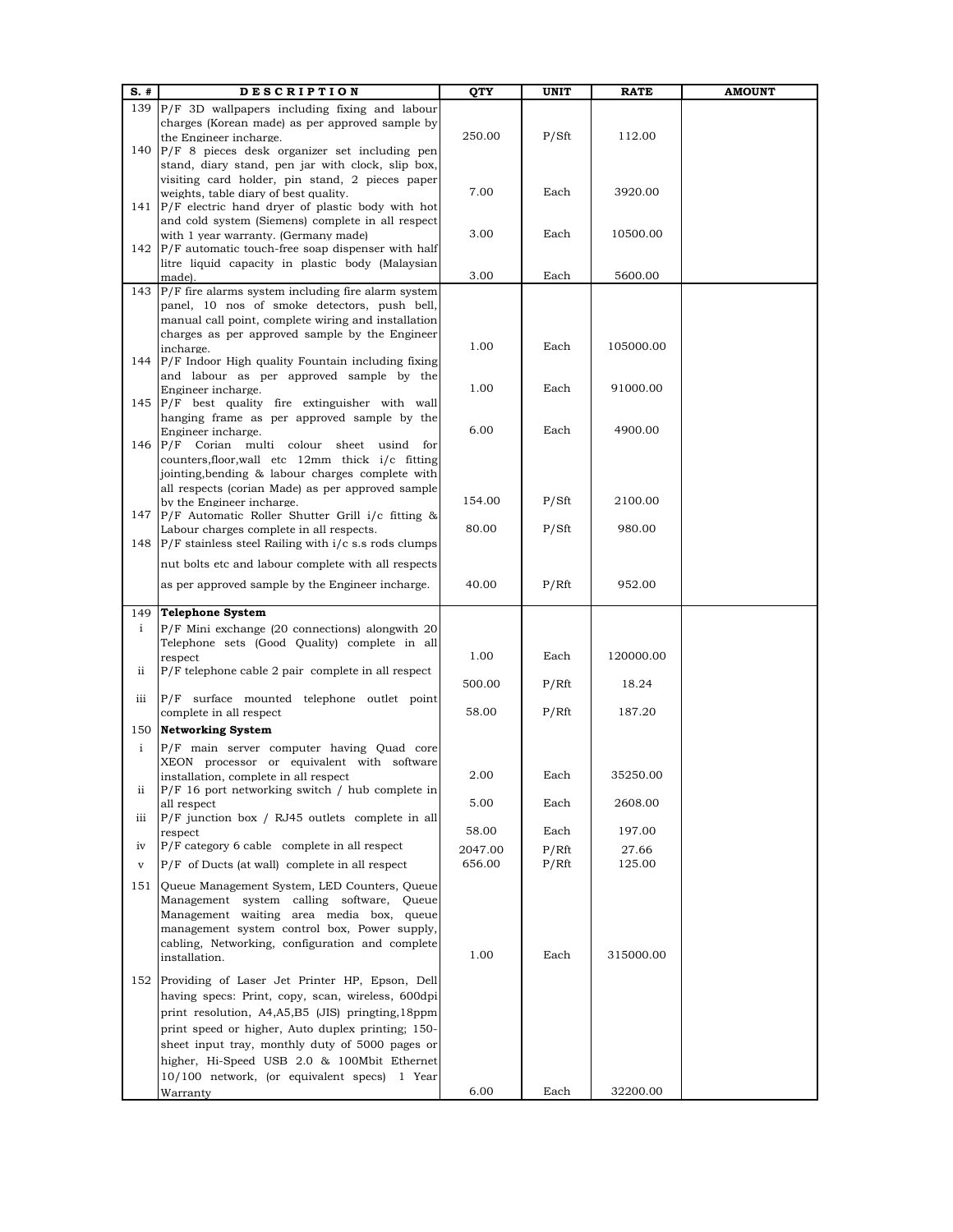| $S.$ # | <b>DESCRIPTION</b>                                                                                         | QTY  | <b>UNIT</b> | <b>RATE</b> | <b>AMOUNT</b> |
|--------|------------------------------------------------------------------------------------------------------------|------|-------------|-------------|---------------|
|        | 153 Providing Printer HP, Dell or Equivalent                                                               |      |             |             |               |
|        | Functions supported: Print, Copy, Fax, Scan, Duty                                                          |      |             |             |               |
|        | cycle monthly, letter: Upto 80000 pages or higher,                                                         |      |             |             |               |
|        | Recommended page volume 750 to 4000 pages or                                                               |      |             |             |               |
|        | higher, Print speed letter: Upto 38 ppm black or                                                           |      |             |             |               |
|        | higher, First page out: As fast as 5.6 sec black or                                                        |      |             |             |               |
|        | lower, Print resolution black :1200dpi or higher,                                                          |      |             |             |               |
|        | Print technology laser, Printer smart software                                                             |      |             |             |               |
|        | features, Printer must support auto duplex                                                                 |      |             |             |               |
|        | printing, Scan type/ Technology flat bed with ADF,                                                         |      |             |             |               |
|        | Scan resolution hardware Upto 1200x1200 dpi:                                                               |      |             |             |               |
|        | Optical: upto 1200x1200 dpi or higher, Scan speed                                                          |      |             |             |               |
|        | upto 26 ppm (B&W), upto 21 ppm (color) or                                                                  |      |             |             |               |
|        | higher, Digital sending standard features, Scan to                                                         |      |             |             |               |
|        | E mail, Scan to network folder, Scanto cloud, Copy                                                         |      |             |             |               |
|        | resolution black (text and graphics):600x600dpi or                                                         |      |             |             |               |
|        | higher, Fax memory: 4MB or higher, Standard                                                                |      |             |             |               |
|        | connectivity, Hi speed USB 2.0; 1 Host USB; 1                                                              |      |             |             |               |
|        | Gigabit Ethernet 10/100/1000T network, Wireless<br>802.11b/g/n & USB, Supported print languages            |      |             |             |               |
|        | PCL 5 and PCL 6)                                                                                           | 2.00 | Each        | 128700.00   |               |
|        |                                                                                                            |      |             |             |               |
|        | 153 Provision<br>of<br>Generator<br>Barcode<br>having<br>specifications: 200MHz 32-bit RISC processor with |      |             |             |               |
|        | 8 MB SDRAM, 4MB Flash Memory or Higher                                                                     |      |             |             |               |
|        | Internally Scalable True Type fonts 300-meter                                                              |      |             |             |               |
|        | ribbon supply on a 1" core (Coated side out) or                                                            |      |             |             |               |
|        | equivalent Dual-motor gear driven design 5 inch                                                            |      |             |             |               |
|        | per second print speed or higher USB 2.0 1 Year                                                            |      |             |             |               |
|        | Warrantv                                                                                                   | 1.00 | Each        | 70200.00    |               |
|        | 155 Provision of Barcode Reader Having specifications:                                                     |      |             |             |               |
|        | Data Rate (up to 3Mbps) or Higher Battery                                                                  |      |             |             |               |
|        | (1800mAh Lithium ion minimum) or Higher up to                                                              |      |             |             |               |
|        | 45,000 scans per charge or Higher Scan pattern                                                             |      |             |             |               |
|        | (Single scan line) Scan Speed (Laser only) 100 scan                                                        |      |             |             |               |
|        | lines per second or Higher 1-year factory warranty                                                         | 1.00 | Each        | 46800.00    |               |
|        | 156 Providing Fixing of 8-Ports Business Smart Gigabit                                                     |      |             |             |               |
|        | Swtich Having Specifications: Dlink, Linksys or                                                            |      |             |             |               |
|        | Equivalent, Gigabit 11Mbps or Higher 16Gbps or                                                             |      |             |             |               |
|        | Higher 8k or higher, 9k or higher 128 active VLAN                                                          |      |             |             |               |
|        | or higher, port-based and 802.1q taq-based, VLAN                                                           |      |             |             |               |
|        | guest VLAN support Dynamic VLAN assignment                                                                 |      |             |             |               |
|        | via Radius server with 802.1x client authentication                                                        |      |             |             |               |
|        | Built-in<br>Web<br>UI<br>for<br>easy<br>browser-based                                                      |      |             |             |               |
|        | configuration (HTTP/HTTPS) IEEE 802.3ad LACP,                                                              |      |             |             |               |
|        | Up to 4 groups with up to 9 ports per group $1$ year<br>warranty                                           | 1.00 | Each        | 26000.00    |               |
|        |                                                                                                            |      |             |             |               |
|        | 157 Providing Fixing of 6U Rack / Cabinet Having                                                           |      |             |             |               |
|        | Specifications: 6U Rack/Cabinet wallmount with<br>Lock, Fan, 220V 4-ports PDU                              | 1.00 | Each        | 13500.00    |               |
|        |                                                                                                            |      |             |             |               |
|        | 158 Provision of Computer Nodes/ Points having                                                             |      |             |             |               |
|        | Specifications: Provision of Computer Nodes/                                                               |      |             |             |               |
|        | Points for computers, printers Qty:08, including                                                           |      |             |             |               |
|        | Client End fullyloaded CAT6 I/O (single shutter) or                                                        |      |             |             |               |
|        | equivalent. Bidder is responsible to provide and                                                           |      |             |             |               |
|        | install CAT6 UTP Cable with all accessories. (PVC                                                          |      |             |             |               |
|        | Pipes/duct, patch cables as per requirements)                                                              | 1.00 | Each        | 100000.00   |               |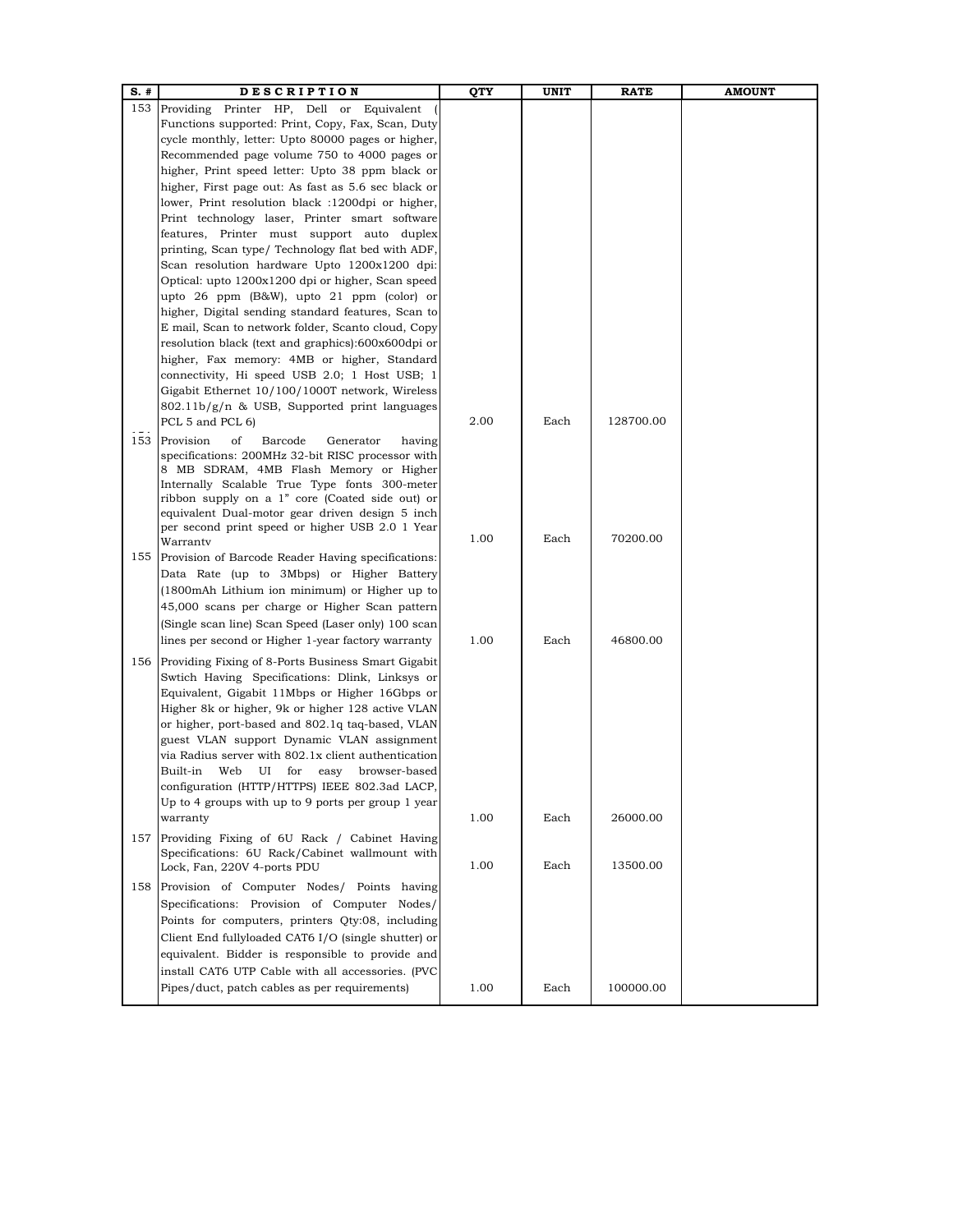| $S.$ # | <b>DESCRIPTION</b>                                                                                                                                                                                                                                                                                                                                                                                                                                                                                                                                                                                                                                                                                                                                                                                                                                                                                                                                                                                                                                                                                                                                                                                                                                                                                                                                                                                                                                                                         | QTY  | UNIT | <b>RATE</b> | <b>AMOUNT</b> |
|--------|--------------------------------------------------------------------------------------------------------------------------------------------------------------------------------------------------------------------------------------------------------------------------------------------------------------------------------------------------------------------------------------------------------------------------------------------------------------------------------------------------------------------------------------------------------------------------------------------------------------------------------------------------------------------------------------------------------------------------------------------------------------------------------------------------------------------------------------------------------------------------------------------------------------------------------------------------------------------------------------------------------------------------------------------------------------------------------------------------------------------------------------------------------------------------------------------------------------------------------------------------------------------------------------------------------------------------------------------------------------------------------------------------------------------------------------------------------------------------------------------|------|------|-------------|---------------|
| 159    | PROVIDING FIXING / INSTALLATION OF COMPUTER CORE i7 8th<br><b>GENERATION WITH LED MONITOR 18.5" HAVING FOLLOWING</b><br>Make<br>Manufacturing and Assembling China/ Singapore / Malaysia or<br>Equivalent<br>Form factor Mini tower<br>Processor INTEL Core i7-8700 or Higher (intel or equivalent)<br>Memory 8GB DDR4 or Higher<br>Hard Disk Capacity 3.5 Inch1TB 7200RPM<br>Network Cards 1GBE Ethernet with Wireless 802.11 g/n/ac<br>Network Card with Dual Antenna<br>Optical Drive Super Drive DVD RW<br>Grapphic & Audio Integrated<br>Keyboard & Mouse Standard Wire Keyboard and Optical<br>Mouse Black Colors<br>Ports Requirements HDMI, Display Port, USB 3.1 & RJ-45<br>LED Monitor 18.5" Specifications<br>Aspect Ratio Widescreen 16:9<br>Native Resolution 1366 X 768 at 60Hz or Higherc<br>Contrast Ratio 1000 or Higher<br>Input Connectors Input Connectors HDMI & Display Port<br>Color Black<br>Power Voltage Power Voltage Required AC 120/230 V<br>(50/60Hz)<br>Warranty Bidder is responsible to provide 03-year<br>comprehensive local warranty including labour and all parts<br>Other Requirements: Offer Product must be ENERGY STAR or<br>equivalent, Vendor / Manufacturer must have certifiate of<br>Registration of quality management system to ISO<br>9001:2015, Vendor / Manufacturer must have envormental<br>management system ISO 14001, Certifiate of Registration of<br>Occupational Health and Safety Management system to BS<br>OHSAS 18001:2007 | 23   | Each | 128,000.00  |               |
| 160    | Providing Fixing/Installation of Laptop Core i7 8th<br>Generation haivng following specifications<br>Make HP DELL<br>Manufacturing and Assembling China/Singapore/ Malaysia or<br>Equivalent<br>Form Factor Laptop<br>Processor 8th GenerationIntel Core I7 8550U Processor(Quad<br>core 8M Cache) or better<br>Hard Disk Capacity 1TB 5400RPM SATA hard drive<br>Optical Drive External USB Optical Drive<br>Display 15.6" FHD 1920x1080 Display or equivalent<br>Campera and Microphone Built in camera & microphone<br>Graphic Dedicated Graphic card 2GB or better<br>Wireless Connectivity Dual Band Wireless Adapter 802.11ac<br>Blutetooth LAN Connectivity 10/100/1000 Ethernet<br>Keyboard Backlit Keyboard with number pad (US English)<br>Power Adapter 65W AC adapter or better<br>Battery 3 Cell 42 Whr Batery or better<br>Ports USB 3.0 HDMI Display Port, Rj45, Memory card reader<br>Carrying bag Same brand crrying bag<br>Operating System Windows 10 Professional 64bit English<br>Warranty System 03 years warranty with one year battery<br>warranty<br>Security lock Cable Lock for laptop                                                                                                                                                                                                                                                                                                                                                                          | 7.00 | Each | 170000.00   |               |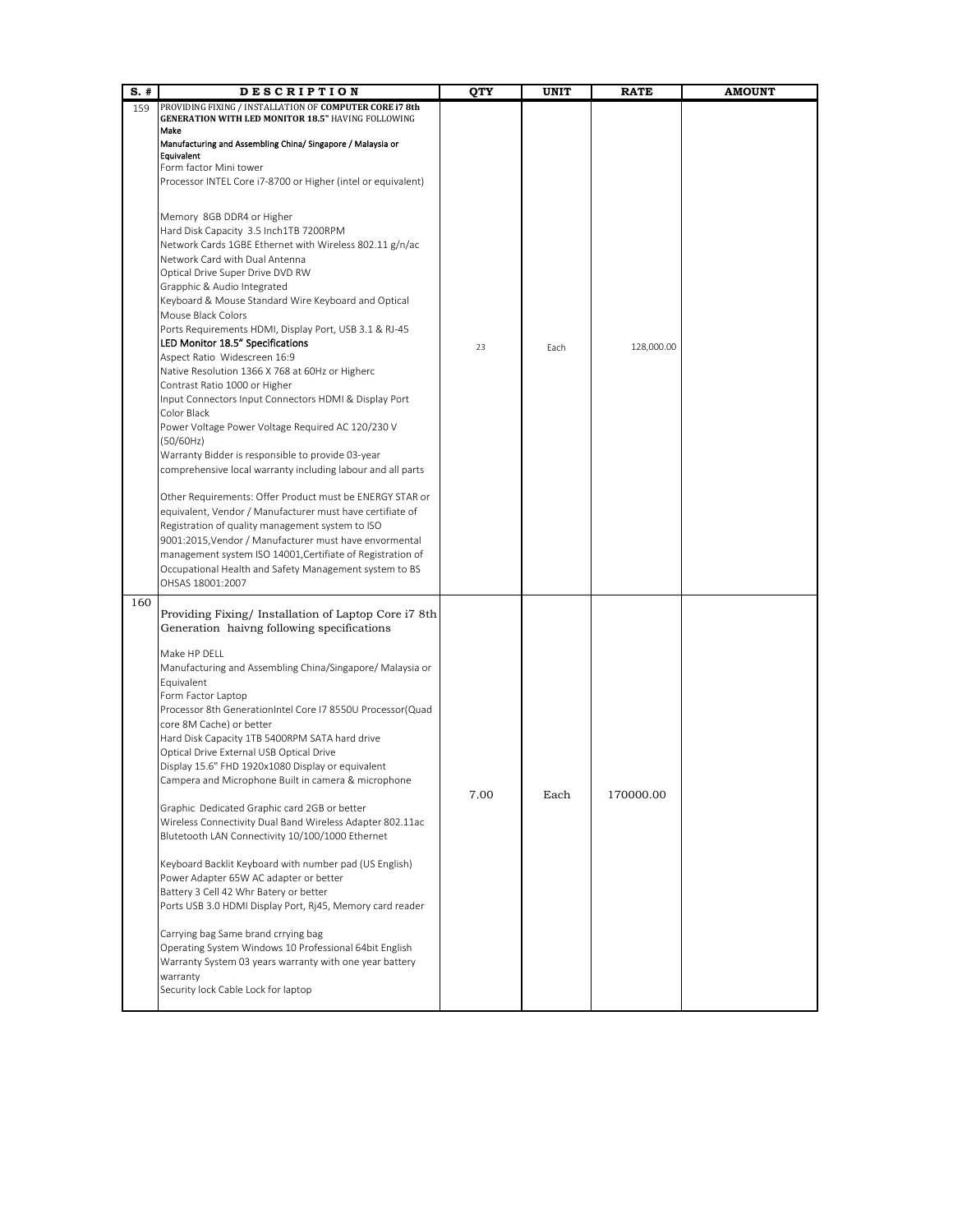| $S.$ # | <b>DESCRIPTION</b>                                                                           | QTY  | <b>UNIT</b> | <b>RATE</b> | <b>AMOUNT</b> |
|--------|----------------------------------------------------------------------------------------------|------|-------------|-------------|---------------|
|        | link<br>161 Providing IP Camera Hikvision,<br>TP<br>$\alpha$ <sup>r</sup>                    |      |             |             |               |
|        | Equivalent (1/2.8" progressive scan CMOS, Upto                                               |      |             |             |               |
|        | 2.0 Megapixel, 2.8mm/4mm/6mm fixed focal lens,                                               |      |             |             |               |
|        | Upto 30 m IR range, Dual stream, Digital WDR, 3D                                             |      |             |             |               |
|        | DNR, Power over ethernet, IP67, Installation &                                               |      |             |             |               |
|        | commissioning including all accessories cabling                                              |      |             |             |               |
|        | duct etc will be provided by supplier.)                                                      | 8.00 | Each        | 17550.00    |               |
|        | 162 Providing Network Video Recorder (NVR) Dahua,                                            |      |             |             |               |
|        | Hikvision or Equivalent (IP video input: 8 cameras                                           |      |             |             |               |
|        | or higher, Third party network cameras supported,                                            |      |             |             |               |
|        | Upto 2 Mega pixels resolution recording, Support                                             |      |             |             |               |
|        | for upto 1920x1080P resolution with HDMI & VGA                                               |      |             |             |               |
|        | output, Outgoing band width: 100Mbps or higher,                                              |      |             |             |               |
|        | Incoming band width: 40Mbps or Higher, Interface:                                            |      |             |             |               |
|        | 8 independent 10/ 100 Mbps POE Ethernet                                                      |      |             |             |               |
|        | interfaces, Including surveillance grade Hard Drive                                          |      |             |             |               |
|        | 4 TB SATA 6G/s or higher.)                                                                   | 1.00 | Each        | 52650.00    |               |
| 163    | Providing IP Based Fingerprint Access Control                                                |      |             |             |               |
|        | ZKTECO I Face 702 or equivalent, Installation and                                            |      |             |             |               |
|        | Commissioning including all accessories magnetic                                             |      |             |             |               |
|        | lock cabling duct etc will be provided by supplier.)                                         |      |             |             |               |
|        | As per satisfaction of engineer in charge.                                                   | 1.00 | Each        | 48000.00    |               |
| 164    | PROVIDING FIXING OF WIRELESS ACCESS POINT AP HAVING                                          |      |             |             |               |
|        | FOLLOWING SPECIFICATIONS                                                                     |      |             |             |               |
|        | Make Sophos, UBIQUITI, CISCO, Manufacturing                                                  |      |             |             |               |
|        | and Assembling China/ Singapore/ Malaysia or                                                 |      |             |             |               |
|        | Equivalent                                                                                   |      |             |             |               |
|        | Networking Interface 1 x 10/100/1000 Ethernet                                                |      |             |             |               |
|        | Port                                                                                         |      |             |             |               |
|        | Frequency Dual-Band Antenna, 2.4 GHz and 5                                                   |      |             |             |               |
|        | GHz                                                                                          |      |             |             |               |
|        | Wi-Fi Standards:802.11 a/b/g/n/ac                                                            |      |             |             |               |
|        | Max TX Power 24 dBm or higher, BSSID: Up to<br>Four per Radio, Support VLAN Protocol Support | 3    | Each        | 23,400.00   |               |
|        | VLAN 802.1Q Protocol                                                                         |      |             |             |               |
|        | Wireless Security:WEP, WPA-PSK, WPA-Enterprise                                               |      |             |             |               |
|        | Guest Traffic Isolation Supported                                                            |      |             |             |               |
|        | Support VLAN Protocol 802.10 Protocol                                                        |      |             |             |               |
|        | Concurrent Clients 200+ or higher                                                            |      |             |             |               |
|        | Guest Portal/Hotspot Supported                                                               |      |             |             |               |
|        | Mounting Wall/Ceiling (Kits Included)                                                        |      |             |             |               |
|        | Power Method: Passive Power over Ethernet (24V)<br>or Power Supply 24V                       |      |             |             |               |
|        | Warranty 1 -Year Local Supplier Warranty.                                                    |      |             |             |               |
|        |                                                                                              |      |             |             |               |